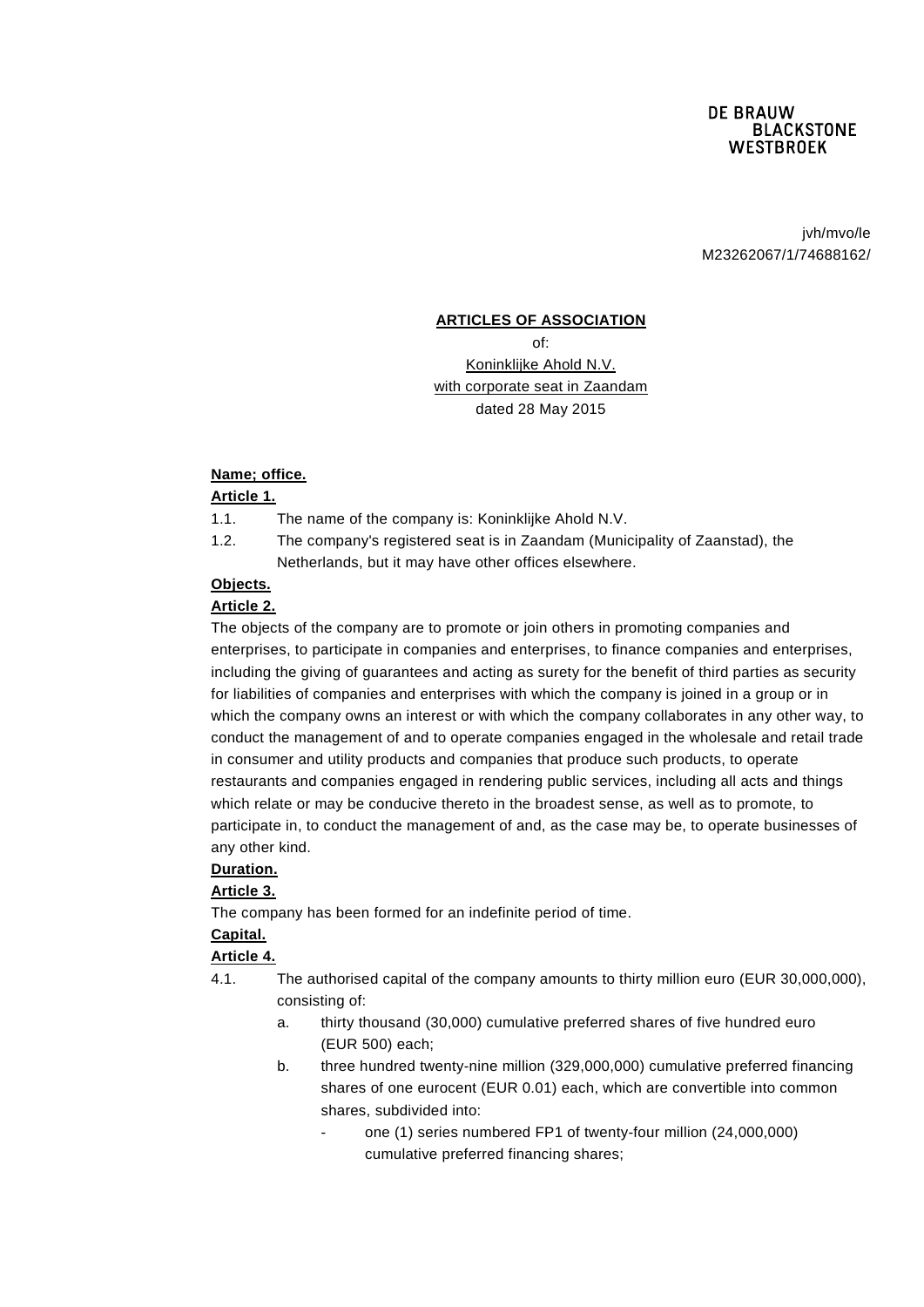- one (1) series numbered FP2 of thirty million (30,000,000) cumulative preferred financing shares;
- one (1) series numbered FP3 of three million (3,000,000) cumulative preferred financing shares;
- one (1) series numbered FP4 of four million and five hundred thousand (4,500,000) cumulative preferred financing shares;
- one (1) series numbered FP5(A) of six million (6,000,000) cumulative preferred financing shares;
- one (1) series numbered FP5(B) of seven million and five hundred thousand (7,500,000) cumulative preferred financing shares;
- one (1) series numbered FP6 of nine million (9,000,000) cumulative preferred financing shares;
- one (1) series numbered FP7 of twenty-four million and nine thousand (24,900,000) cumulative preferred financing shares;
- one (1) series numbered FP8 of three million one hundred and eighty thousand (3,180,000) cumulative preferred financing shares;
- one (1) series numbered FP9 of one million nine hundred and fifty thousand (1,950,000) cumulative preferred financing shares;
- one (1) series numbered FP10 of nine hundred and sixty thousand (960,000) cumulative preferred financing shares;
- one (1) series numbered FP11 of four million and fifty thousand (4,050,000) cumulative preferred financing shares;
- one (1) series numbered FP12 of nine hundred and sixty thousand (960,000) cumulative preferred financing shares;
- one (1) series numbered FP13 of six million (6,000,000) cumulative preferred financing shares;
- one (1) series numbered FP14 of four million nine hundred and eighty thousand (4,980,000) cumulative preferred financing shares;
- one (1) series numbered FP15(A) one million (1,000,000) cumulative preferred financing shares;
- one (1) series numbered FP15(B) three million (3,000,000) cumulative preferred financing shares;
- one (1) series numbered FP16 of six million (6,000,000) cumulative preferred financing shares;
- one (1) series numbered FP17 of six hundred and thirty-six thousand (636,000) cumulative preferred financing shares;
- one (1) series numbered FP18 of one hundred and ninety-two thousand (192,000) cumulative preferred financing shares;
- one (1) series numbered FP19 of two million (2,000,000) cumulative preferred financing shares;
- one (1) series numbered FP20 of one hundred and ninety-two thousand (192,000) cumulative preferred financing shares;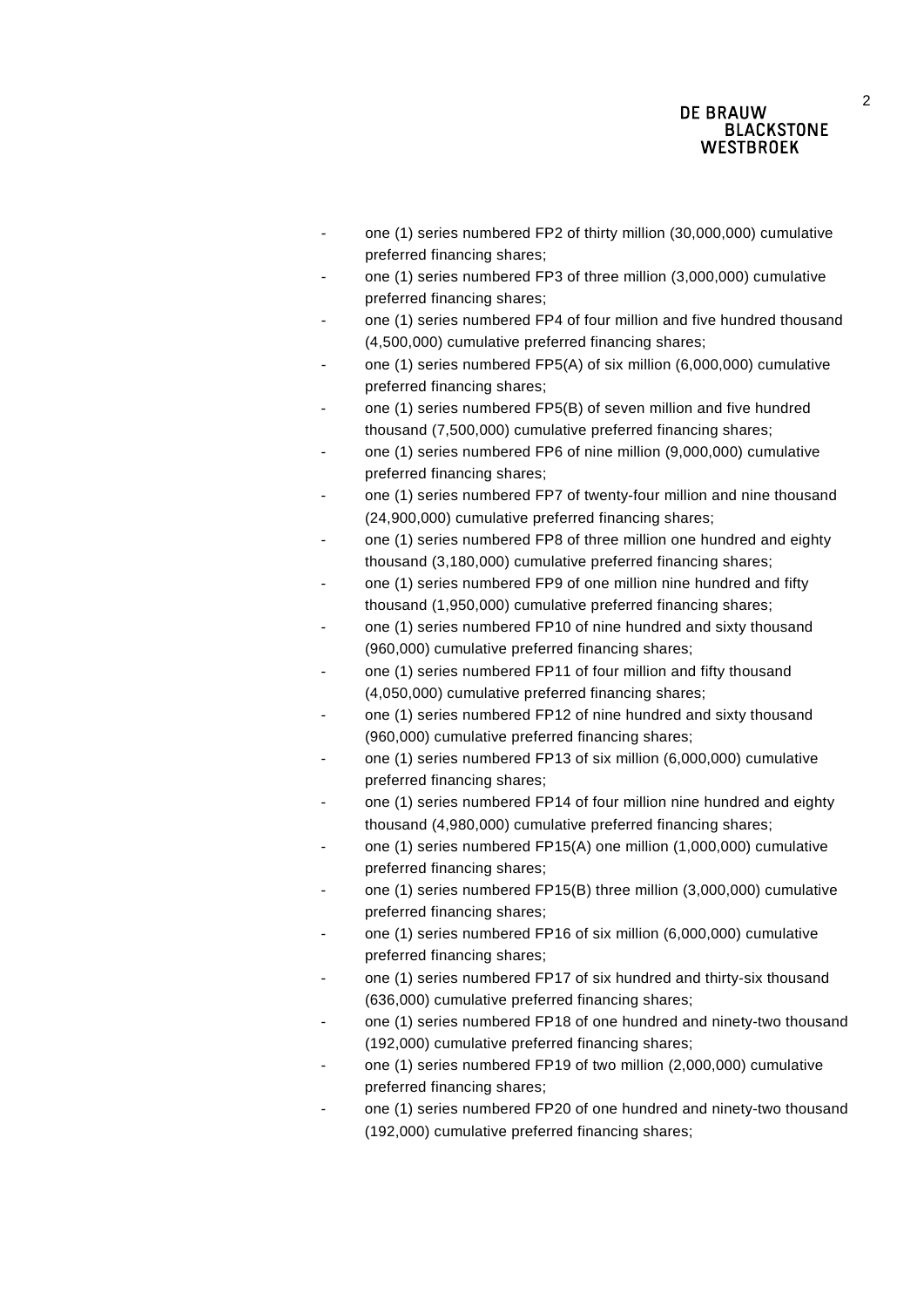- one (1) series numbered FP21 of six million four hundred eighty-four thousand eight hundred and ninety-seven (6,484,897) cumulative preferred financing shares;
- one (1) series numbered FP22 of fifteen million eight hundred sixty-eight thousand and forty-one (15,868,041) cumulative preferred financing shares;
- one (1) series numbered FP23 of six million seven hundred eight thousand six hundred and seventy-one (6,708,671) cumulative preferred financing shares;
- one (1) series numbered FP24 of four million two hundred twenty thousand one hundred and four (4,220,104) cumulative preferred financing shares;
- one (1) series numbered FP25 of three million two hundred sixty-eight thousand and sixty-nine (3,268,069) cumulative preferred financing shares;
- one (1) series numbered FP26 of eight hundred twenty-eight thousand four hundred and sixty-two (828,462) cumulative preferred financing shares;
- one (1) series numbered FP27 of sixty-four thousand eight hundred and seventy-one (64,871) cumulative preferred financing shares;
- one (1) series numbered FP28 of seventy-nine thousand two hundred and twenty-five (79,225) cumulative preferred financing shares;
- one (1) series numbered FP29 of sixty thousand seven hundred and sixtythree (60,763) cumulative preferred financing shares;
- one (1) series numbered FP30 of five hundred thirteen thousand eight hundred and sixty-five (513,865) cumulative preferred financing shares;
- one (1) series numbered FP31(B) of seven million nine hundred thirty-four thousand and twenty-one (7,934,021) cumulative preferred financing shares;
- one (1) series numbered FP32 of fifty-one million eight hundred sixty-eight thousand and forty-one (51,868,041) cumulative preferred financing shares;
- one (1) series numbered FP33 of one hundred thousand nine hundred and seventy (100,970) cumulative preferred financing shares;
- eighty-seven (87) series numbered FP57 through FP143 of one million (1,000,000) cumulative preferred financing shares each; and
- c. one billion one hundred and seventy-one million (1,171,000,000) common shares of one eurocent (EUR 0.01) each.
- 4.2. Where these articles of association refer to shares and shareholders, these shall mean the cumulative preferred shares, the cumulative preferred financing shares (the latter hereinafter also: financing preferred shares), as well as the common shares and the holders of such shares, respectively, unless the contrary is expressly stated. Each of the series of financing preferred shares constitutes a separate class of shares.
- 4.3. Cumulative preferred financing shares may be converted into common shares at the request of one or more holders of financing preferred shares pursuant to a resolution hereto adopted by the management board, including the terms and conditions of such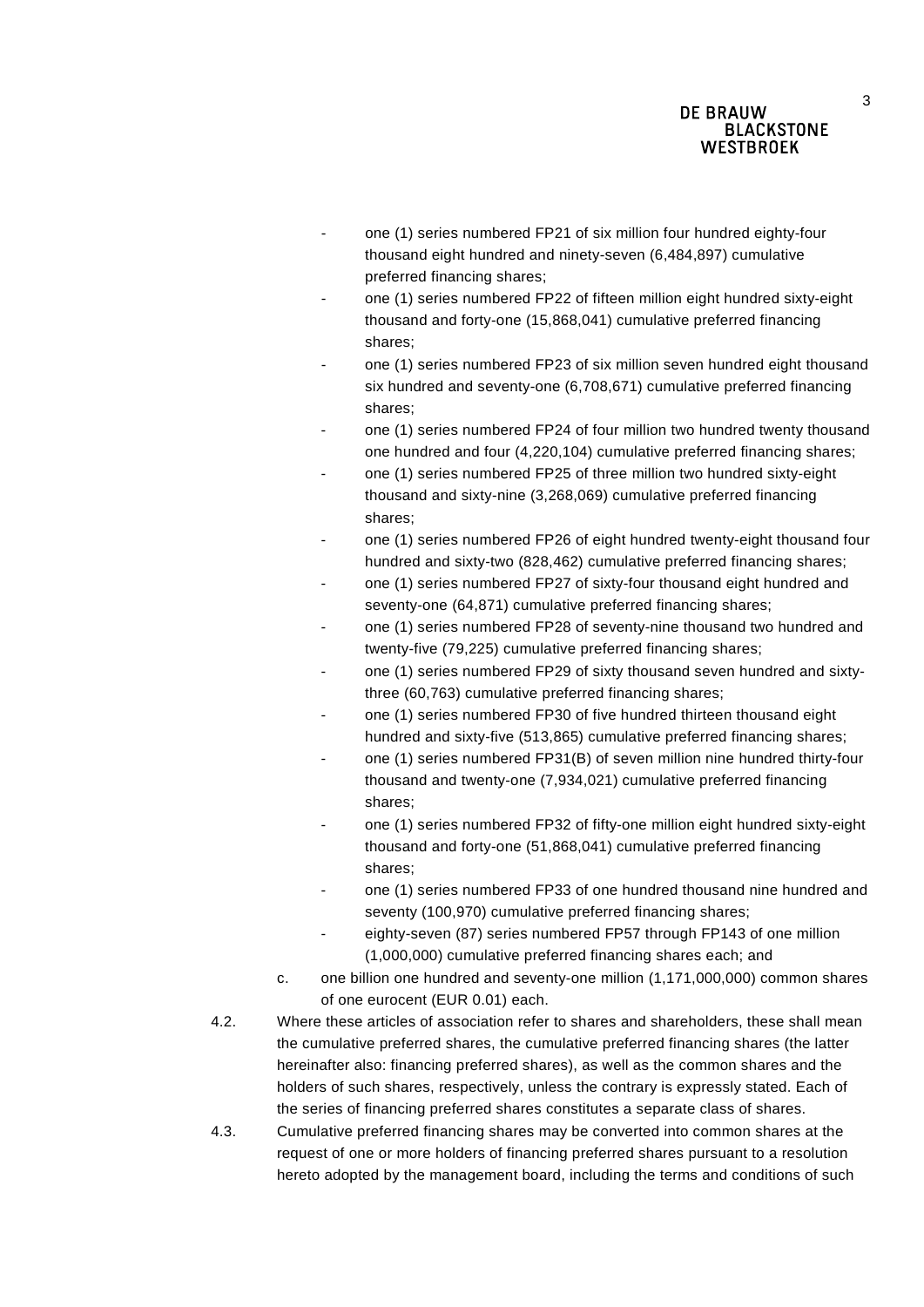conversion. The terms and conditions to be determined by the management board require the approval of the general meeting and of the meeting of holders of financing preferred shares. The foregoing also applies in respect of an amendment of the terms and conditions of the conversion.

- 4.4. Whenever a share of a separate class of shares is converted into a common share with due observance of the provisions of these articles of association, the number of shares of the authorised share capital in the form of such class to be converted shall be decreased by such number of converted shares, simultaneously with an increase of the number of common shares into which such shares are converted.
- 4.5. An amendment to the number of shares of a particular class in which the authorised share capital is divided, shall be filed with the Trade Register within eight (8) days after such amendment.

### **Issue of shares.**

#### **Article 5.**

- 5.1. Shares shall be issued pursuant to a resolution adopted by the general meeting on a proposal of the management board, or pursuant to a resolution of the management board if by resolution of the general meeting the management board has been authorised for a specific period not exceeding five (5) years to issue shares, all this subject to the requirement of approval by the supervisory board. The resolution granting the aforesaid authorisation must determine how many shares of which particular class may be issued. The authorisation may from time to time be extended for a period not exceeding five (5) years. Unless otherwise stipulated at its grant, the authorisation cannot be withdrawn.
- 5.2. The general meeting, or the management board, if authorised for that purpose, shall determine the price and the further conditions of issue in its resolution to issue shares. Save for the provisions of section 80 of Book 2 of the Dutch Civil Code, the price of issue may not be less than par value.
- 5.3. Common shares and financing preferred shares may be issued only against payment in full of the amount at which such shares are issued and with due observance of the provisions of sections 80a and 80b of Book 2 of the Dutch Civil Code. At the issue of cumulative preferred shares it may be stipulated that a part, not exceeding three-fourths, of the par value amount may remain unpaid until such time as the company shall make a call in respect of the monies unpaid on said shares.
- 5.4. Furthermore, the resolution of the general meeting to issue shares or to authorise the management board shall be legally valid only if it has been previously or simultaneously approved by each group of holders of shares of the class concerned whose rights are affected by the issue.
- 5.5. The preceding paragraphs of this article shall apply mutatis mutandis to the granting of rights to subscribe for shares, but not to the issue of shares to a person who exercises a previously acquired right to subscribe for shares.
- 5.6. Without requiring prior approval of the general meeting but always subject to the approval of the supervisory board, the management board shall have the power to carry out transactions as referred to in section 94 of Book 2 of the Dutch Civil Code.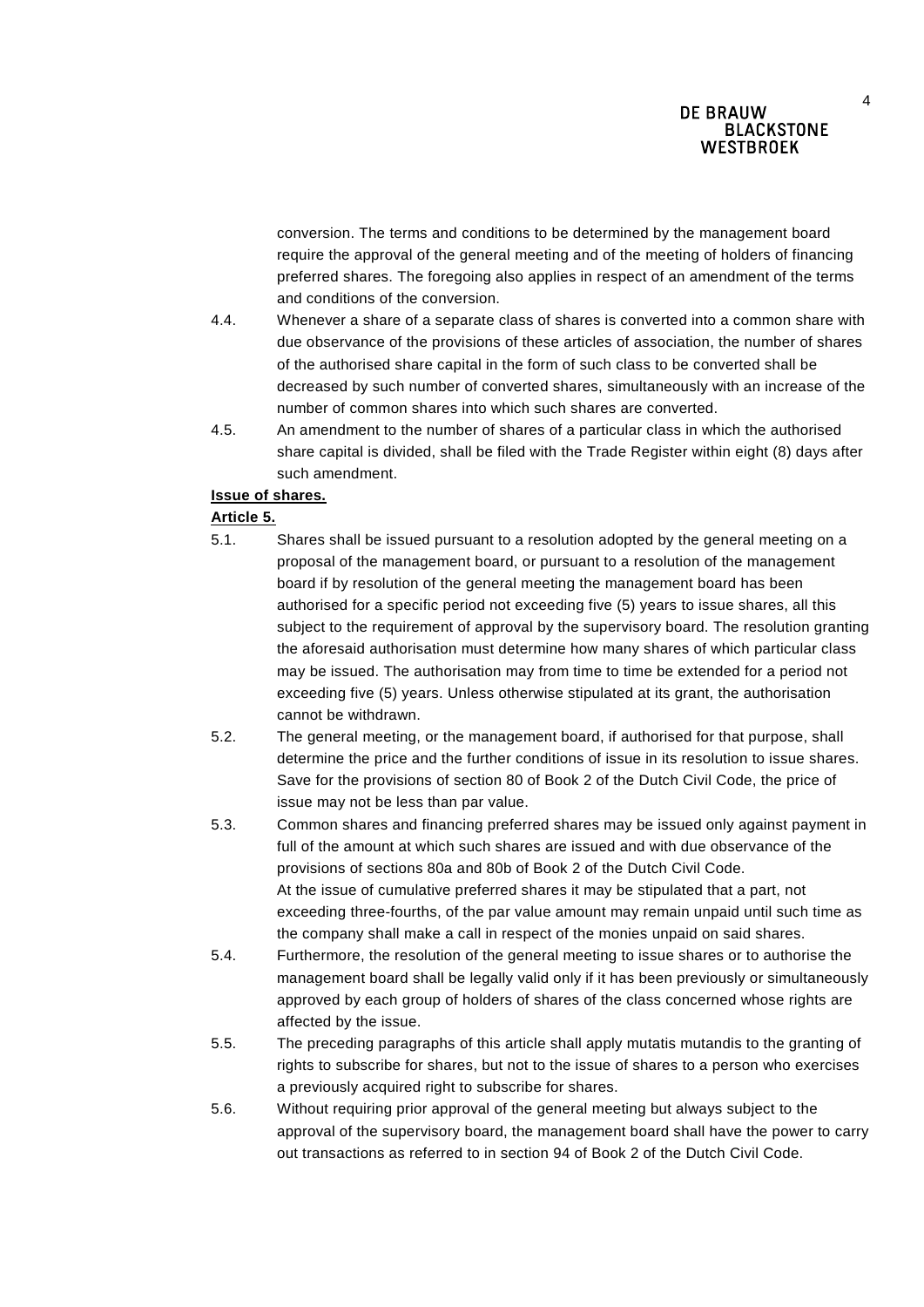- 5.7. If prior to the issue of shares it has been announced which amount is to be issued and the subscriptions received total a smaller amount, such smaller amount shall be issued only if the terms and conditions of issue contain an express provision to that effect.
- 5.8. Neither the company nor any of its subsidiaries may grant loans, provide collateral, give any price guarantee, otherwise guarantee or bind itself severally or with or for third parties for the purpose of enabling third parties to subscribe for or acquire shares in the company's capital or depositary receipts issued therefor, unless the shares are to be acquired by or for the account of persons employed by the company or by a group company and such shares are quoted on the official list of a stock exchange.
- 5.9. If cumulative preferred financing shares are to be issued, the company shall, if necessary, arrange for such provisions or arrangements to the effect that the voting rights on the cumulative preferred financing shares are based on the fair value of the capital contribution on such share in relation to the price of common shares on Euronext Amsterdam N.V.

#### **Pre-emptive right at issue of shares.**

### **Article 6.**

- 6.1. Upon the issue of shares which had previously remained unissued, as referred to in article 5, shareholders shall have a pre-emptive right to purchase shares of such new issue in proportion to the aggregate amount of their existing holdings of common shares, it being understood that this pre-emptive right shall not apply to:
	- a. any issue of shares to employees of the company or employees of a group company;
	- b. shares which are issued against payment in kind;
	- c. cumulative preferred shares;
	- d. financing preferred shares;
	- e. holders of cumulative preferred shares at the issue of common shares; or
	- f. holders of financing preferred shares at the issue of common shares.
- 6.2. The pre-emptive right may be restricted or excluded by resolution of the general meeting.

In the proposal for such resolution the reasons for the proposal and the choice of the intended price of issue must be explained in writing. If the management board has been designated as the body authorised to issue shares, the general meeting may by resolution also designate the management board for a period not exceeding five (5) years as the body authorised to restrict or exclude the pre-emptive right. This authorisation may from time to time be extended for a period not exceeding five (5) years. Unless otherwise stipulated at its grant, the authorisation cannot be withdrawn.

- 6.3. The adoption of resolutions of the general meeting as referred to in paragraph 2 of this article shall require a majority of at least two-thirds of the votes cast, if at the meeting less than one-half of the issued and outstanding capital is represented.
- 6.4. For the purposes of this article the granting of rights to subscribe for shares shall be considered the equivalent of the issue of shares, and the provisions of this article shall not apply in respect of shares issued to a person who exercises a previously acquired right to subscribe for shares.

#### **Purchase by the company of its own shares.**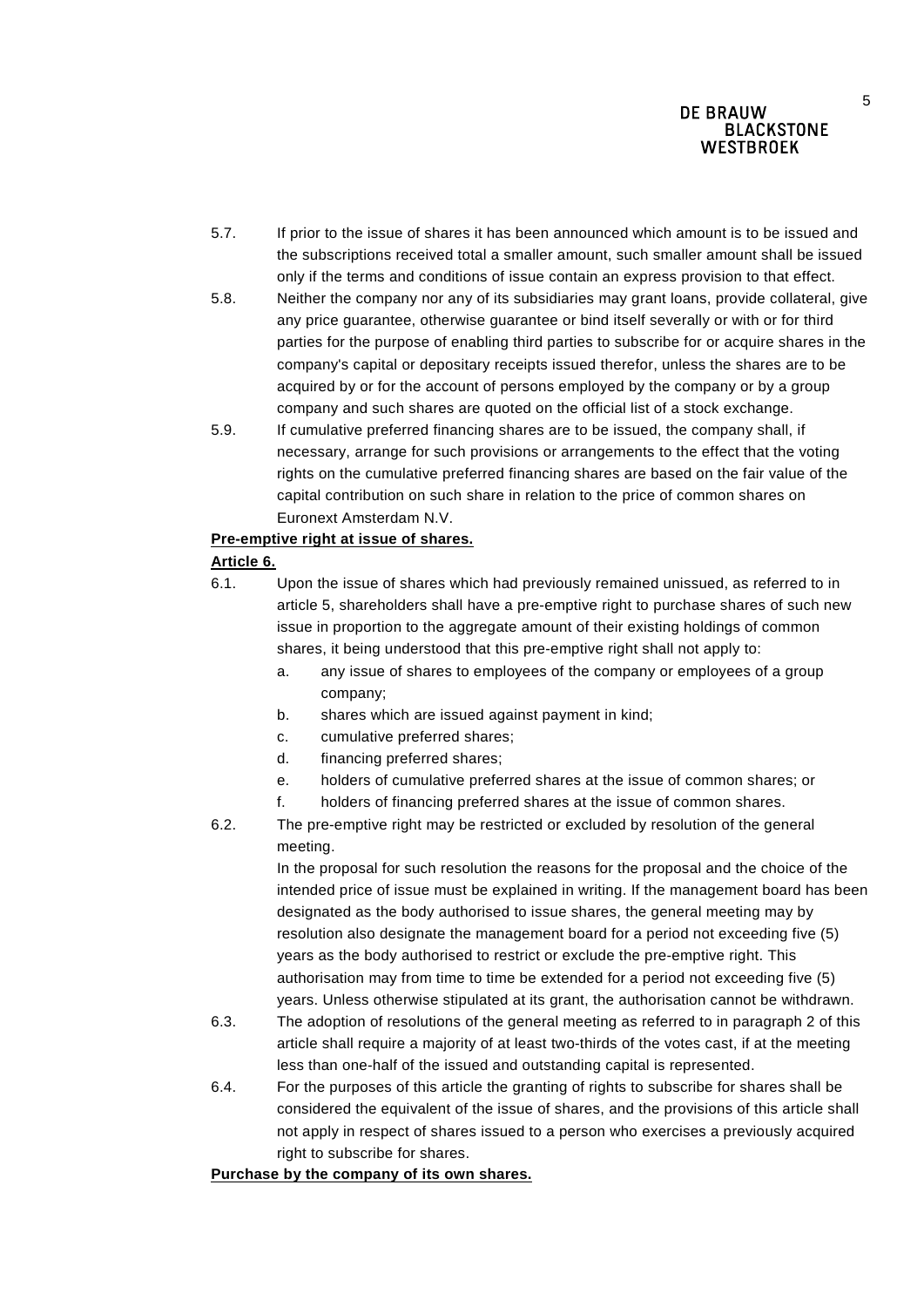## **Article 7.**

- 7.1. The management board may have the company to acquire fully paid-in shares in its own share capital for valuable consideration, subject to the authorization of the general meeting and the approval of the supervisory board and with due observance of the provisions of section 98 of Book 2 of the Dutch Civil Code.
- 7.2. The authorisation of the general meeting shall not be required if the company acquires fully paid-in shares in its own capital for the purpose of transferring such shares, by virtue of an applicable employee stock purchase plan, to persons employed by the company or by a group company, provided such shares are quoted on the official list of any stock exchange.

## **Cancellation of shares; reduction of capital.**

## **Article 8.**

- 8.1. On a proposal of the management board, made with the approval of the supervisory board, the general meeting may resolve to reduce the issued and outstanding capital by cancelling:
	- a. shares in its own capital which the company itself holds or the depositary receipts issued therefor are held by the company;
	- b. all issued cumulative preferred shares against repayment of the amount paid in on those shares and against a simultaneous release from the obligation to pay any further calls on the shares to the extent that the shares had not been fully paid in; or
	- c. all issued shares of one or several series of financing preferred shares against repayment of the amount paid in on those shares;

always provided that such resolution must be adopted by a majority of at least twothirds of the votes cast, if less than one-half of the issued and outstanding capital is represented at the meeting, and that the provisions of sections 99 and 100 of Book 2 of the Dutch Civil Code are observed, and finally, all this without prejudice to the provisions of article 40, paragraphs 3 and 4.

- 8.2. The preceding paragraph shall apply mutatis mutandis to a resolution to reduce the issued and outstanding capital by reducing the par value amount of the shares. If a reduction of the issued and outstanding capital entails repayment in part, the resolution for that purpose may provide that such repayment shall be made in cash or in the form of rights as against the company or participations in any division of the company.
- 8.3. If a proposal to reduce the capital is to be made to the general meeting, the purpose of the reduction and the manner in which it is to be implemented shall be stated in the notice convoking the meeting.

### **Shares; shareholders registers.**

## **Article 9.**

- 9.1. Cumulative preferred shares and financing preferred shares shall be registered shares. No share certificates shall be issued for cumulative preferred shares and financing preferred shares.
- 9.2. Common shares shall be either bearer shares or registered shares. The company may, subject to a resolution of the management board and the approval of the supervisory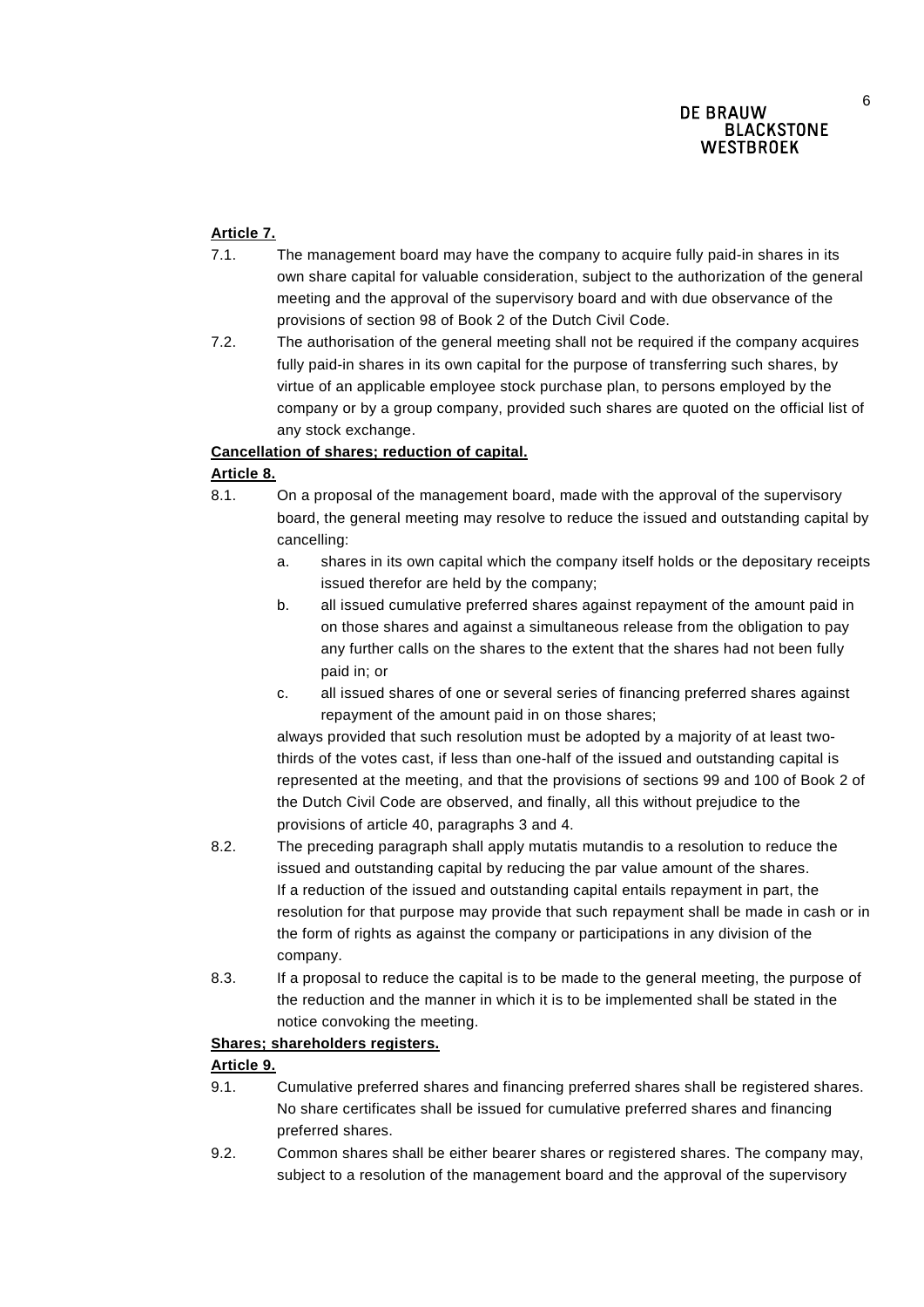board, request the Central Institute (as defined below) to register the common bearer shares forming part of the giro depositary or a collective depositary, in accordance with the Act on Giro Transfer of Securities (*Wet giraal effectenverkeer*).

- 9.3. All bearer common shares shall be embodied in one (1) share certificate. No share certificates shall be issued for registered common shares.
- 9.4. The company will grant a right with respect to a bearer common share to a person entitled thereto in the following manner: (a) the company will enable the central institute as referred to in the Act on Giro Transfer of Securities (the "Central Institute") to cause to add a common share to the share certificate; and (b) the person entitled thereto will designate an intermediary as referred to in the Act on Giro Transfer of Securities (the "intermediary") or the Central Institute, which will credit that person accordingly as a joint owner (the "joint owner") of the collective depositary as referred to in the Act on Giro Transfer of Securities. The joint owners will hereinafter also be referred to as holders of bearer shares and, to the extent necessary, they will also be recognised as such by the company.
- 9.5. The administration of the share certificate will be irrevocably assigned to the Central Institute, and the Central Institute will be irrevocably authorised to do anything necessary for that purpose on behalf of the person(s) entitled thereto with respect to the shares, including the acceptance and transfer and – on behalf of the company – the cooperation in adding any shares to and deleting any shares from the share certificate.
- 9.6. The Central Institute is only authorised to deliver from the giro depositary insofar as the Act on Giro Transfer of Securities allows such delivery. An intermediary is only authorised to deliver from the giro depositary insofar as the Act on Giro Transfer of Securities allows such delivery.

When a delivery as referred to in the first or second sentence of this article occurs, the relevant bearer common shares will be converted into the same number of registered common shares, and (a) the company will enable the Central Institute to cause to delete these common shares from the share certificate, (b) the relevant affiliated institution or the Central Institute will debit the person entitled thereto as a joint owner of its collective depositary or giro depositary respectively, (c) the Central Institute will allocate these common shares to the person entitled thereto with due observance of the formalities for transfer, (d) the company will acknowledge this transfer, and (e) the management board of the company will cause to enter this person as a holder of registered shares in the shareholders register. The company may only charge the associated costs of the conversion to the shareholder that causes to convert his shares into registered shares or into bearer shares pursuant to the provisions of this paragraph or of paragraph 8 of this article.

9.7. Bearer common shares may be exchanged for registered shares, or vice versa, by means of a written shareholder's request for such exchange to the management board, and a subsequent resolution of the management board resolves about this. If the management board has made a request as referred to in paragraph 2, second sentence, the management board shall refuse a request to exchange shares as referred to in the first sentence of this paragraph 7.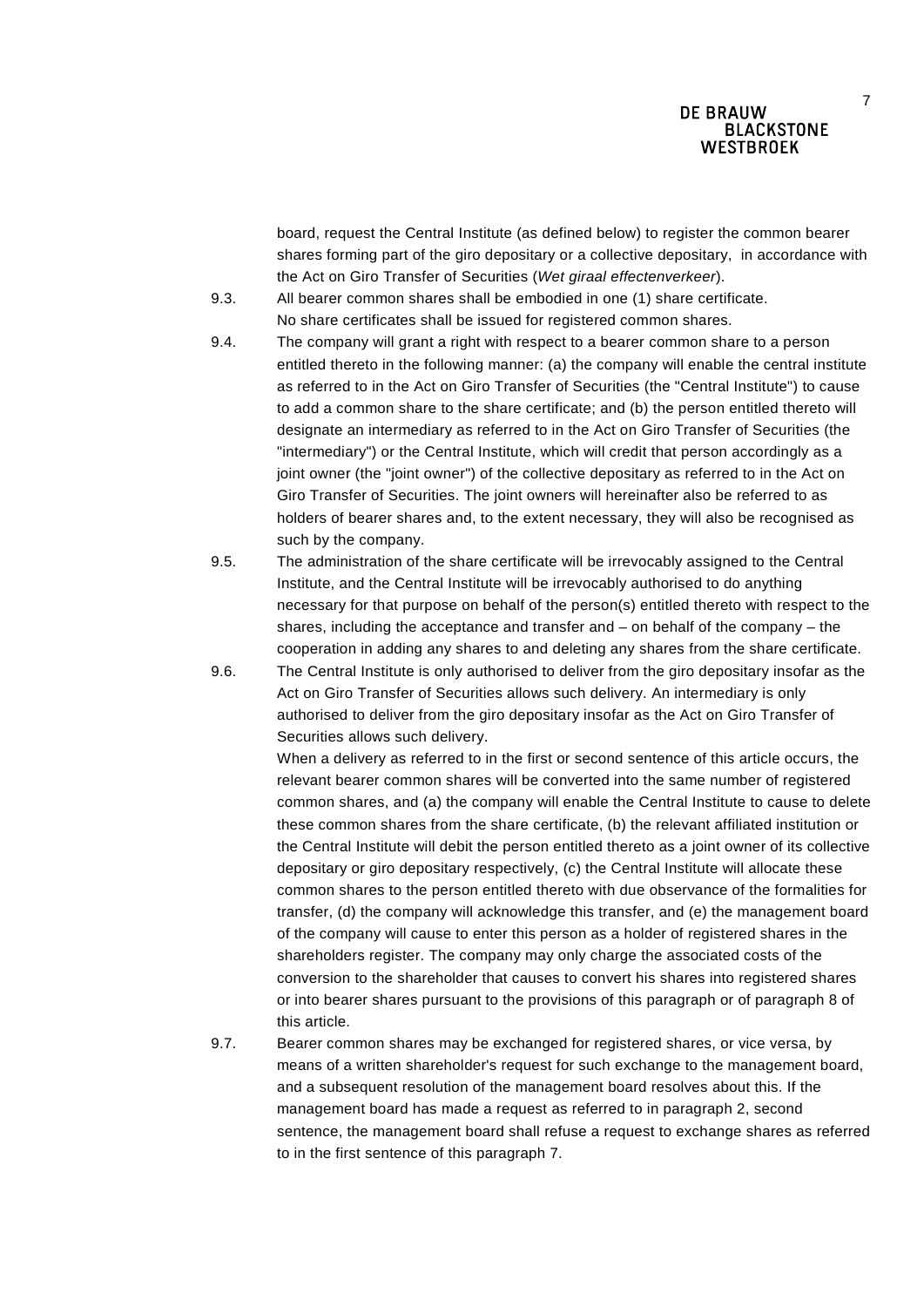- 9.8. A shareholder may cause to convert one or more of his registered common shares into bearer shares as follows: (a) the person entitled thereto will transfer these shares through an intermediary to the Central Institute by a deed of transfer, (b) the company will acknowledge such transfer, (c) the Central Institute will enable the company to cause to add these shares to the share certificate, (d) an intermediary or the Central Institute designated by the person will credit the person so entitled as a joint owner of its collective depositary or giro depositary respectively and (e) the management board of the company will delete such person from the shareholders' register as a holder of the registered shares thus converted. A conversion of a registered share that is pledged or for which share a right of usufruct exists, requires the prior written approval of the pledgee or usufructuary, respectively.
- 9.9. With respect to the registered common shares a separate register for each class of shares shall be kept at the office of the company, in which registers shall be recorded the names and addresses of the shareholders, the number of shares held by each of them, the class and the numbers of their shares, the amount paid in on each share and for each share of financing preferred shares, the premium paid on that share.
- 9.10. In the registers shall also be recorded the names and addresses of persons who hold a right of usufruct or a pledge on registered common shares, together with notes specifying whether the right to vote such shares and the rights referred to in article 10, paragraph 3, and article 11, paragraph 3, vest in them.
- 9.11. Every holder of one or several registered common shares, as well as every holder of a right of usufruct or a pledge on one or several registered common shares, shall be required to ensure that his address is known to the company.
- 9.12. All notices and announcements required or permitted to be given/made by the company to holders of registered common shares shall be sent to their addresses as recorded in the shareholders registers.
- 9.13. All entries and notes to be made in the shareholders registers shall be signed by both one (1) member of the management board or in such other way as the management board decides with due observance of the law, including electronic record.
- 9.14. Upon the request and without any charge to any shareholder, usufructuary or pledgee, an extract from the shareholders register shall be provided in respect of his right to any share.

If a share is encumbered with a right of usufruct or a pledge, the extract shall specify in whom the right to vote that share and the rights referred to in article 10, paragraph 3, and article 11, paragraph 3, are vested.

- 9.15. The registers shall be available at the office of the company for inspection by the shareholders, as well as for inspection by usufructuaries and pledgees insofar as any voting rights attached to these shares vest in them.
- 9.16. The preceding paragraph shall not apply to that part of any register which is kept outside the Netherlands in compliance with the applicable laws or stock exchange regulations in force in the foreign jurisdiction concerned.
- 9.17. If cumulative preferred shares have been issued and are not fully paid in, every release from liability granted in respect of calls not yet paid, as well as the date of transfer in the case of transfers of such shares, shall also be recorded in the relevant register.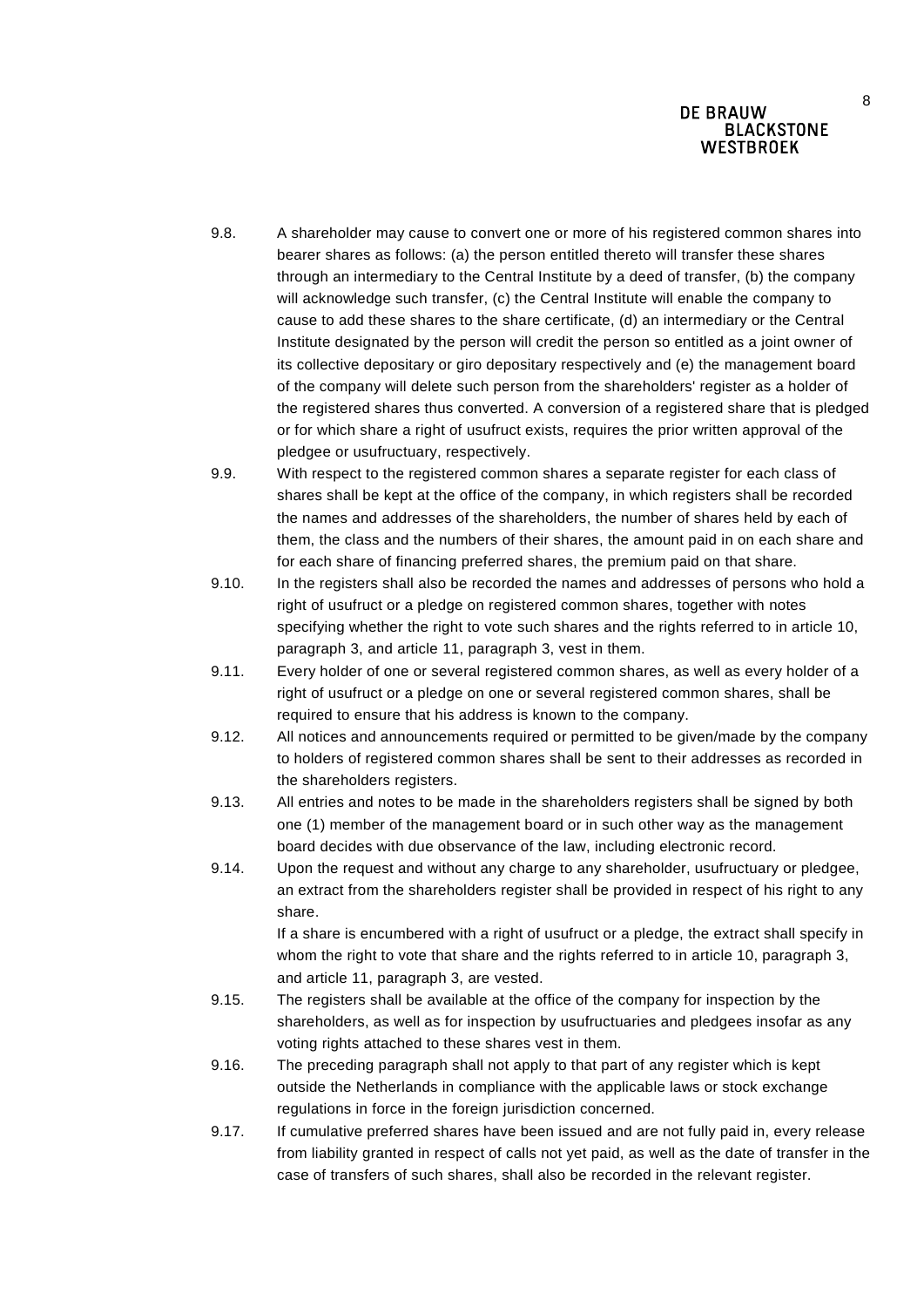The information in the register in respect of not fully paid-in shares shall be available for public inspection. A copy of or an extract from such information shall be supplied at cost.

### **Usufruct of shares.**

## **Article 10.**

- 10.1. Shares in the capital of the company may be encumbered with a right of usufruct.
- 10.2. If a share is encumbered with a right of usufruct, the voting right attached to that share shall vest in the shareholder, unless at the creation of the right of usufruct that right has been granted to the usufructuary.
- 10.3. Holders of shares, the voting rights of which vest in a usufructuary, and holders of rights of usufruct on shares and the voting rights attached to those shares shall have the rights which the law has granted to the holders of depositary receipts for shares in the capital of a company issued with the cooperation of that company. Any person who holds a right of usufruct on shares but not the voting right attached thereto shall not have the aforesaid statutory rights.
- 10.4. If a share is encumbered with a right of usufruct, any rights arising from that share to subscribe for additional shares shall remain vested in the shareholder, provided that he shall compensate the usufructuary for the value of such rights insofar as the usufructuary is entitled thereto by virtue of his right of usufruct.

## **Pledge of shares.**

## **Article 11.**

- 11.1. Shares in the capital of the company may be pledged as security for a debt.
- 11.2. If a common share is encumbered with a pledge, the voting right attached to that share shall vest in the shareholder, unless at the creation of the pledge the voting right has been granted to the pledgee.

If a cumulative preferred share or a financing preferred share is encumbered with a pledge, the voting right cannot be granted to the pledgee. The voting right attached to that share shall vest exclusively in the shareholder.

11.3. Holders of shares, the voting rights of which vest in a pledgee, and holders of a right of pledge on shares and the voting rights attached to those shares shall have the rights which the law has granted to the holders of depositary receipts for shares in the capital of a company issued with the cooperation of that company.

Holders of a pledge on shares but not the voting rights attached thereto shall not have the aforesaid statutory rights.

### **Depositary receipts; holders of depositary receipts.**

## **Article 12.**

12.1. By virtue of a resolution of the management board approved by the supervisory board, the company may cooperate in the issue of depositary receipts for shares in its capital, provided that a scheme is applicable as a result of which holders of depositary receipts for shares may be granted a proxy, or may be granted the possibility to provide voting instructions, for such number of shares that corresponds with the number of depositary receipts for shares held by a holder of depositary receipts for shares, this number to be reduced with due observance of any limitations in voting rights applicable to the holder of the shares.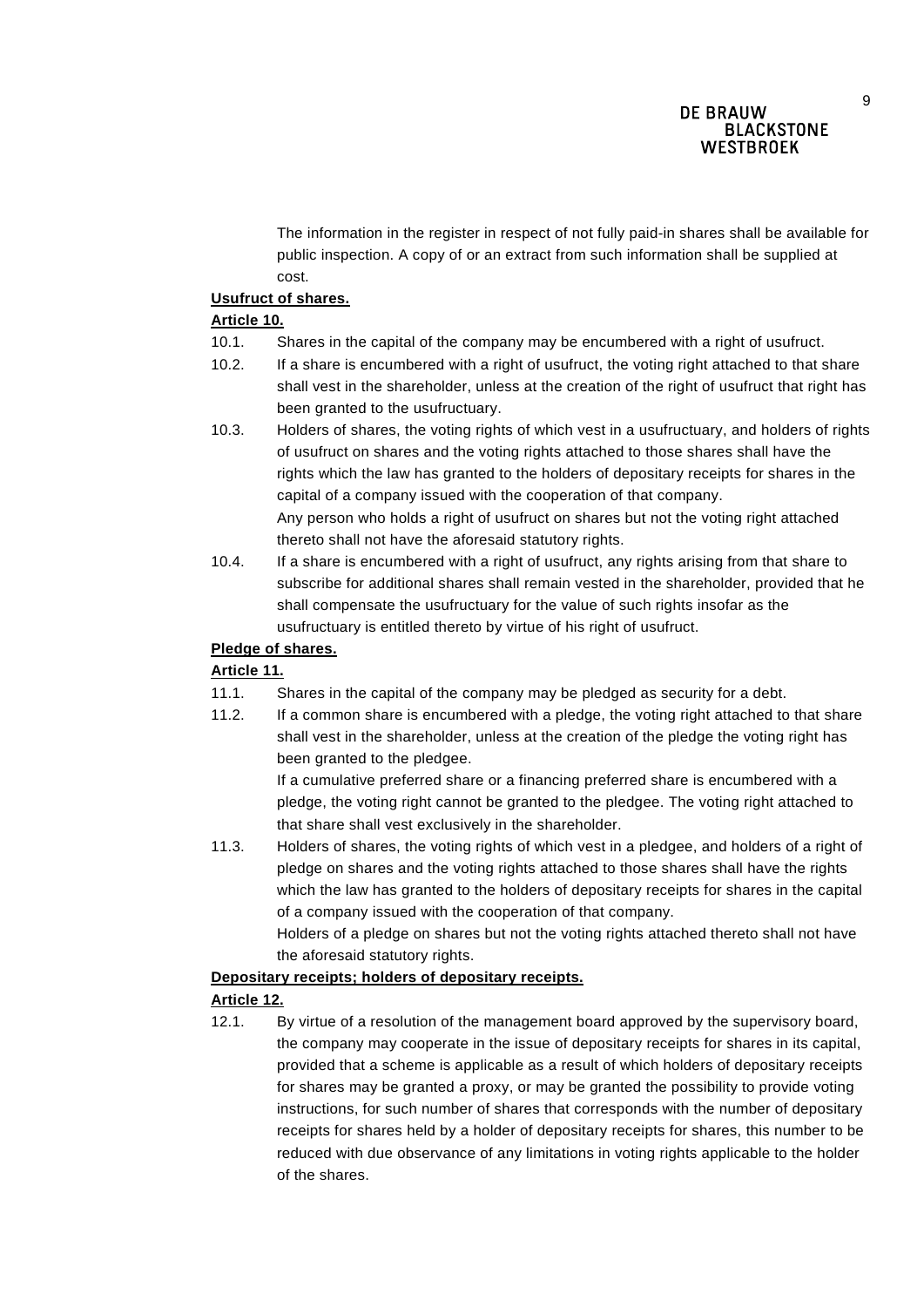- 12.2. Where these articles of association further refer to the "holders of depositary receipts" this shall mean:
	- holders of depositary receipts issued for shares in the capital of the company with the cooperation of the company; and
	- persons who in accordance with the provisions of article 10, paragraph 3, and article 11, paragraph 3, enjoy the rights which the law has granted to holders of depositary receipts for shares in the capital of a company issued with the cooperation of that company.

# **Approval required for the transfer of cumulative preferred shares and of financing preferred shares.**

# **Article 13.**

- 13.1. Any transfer of cumulative preferred shares and of financing preferred shares shall require the approval of the management board, except where financing preferred shares are concerned which involve a transfer by or to a legal person as referred to in article 13a, paragraph 5 under b. The request for approval shall be made in writing and must specify the name and the address of the proposed transferee and the price or other consideration which the proposed transferee is willing to pay or give.
- 13.2. If its approval is withheld the management board must at the same time designate one or several interested buyers who are willing and able to buy against payment in cash all the shares to which the request for approval relates, at a price to be determined in mutual agreement by the transferor and the management board within two (2) months after the interested buyers have been so designated.
- 13.3. If within three (3) months of receipt by the company of the request for approval of the intended transfer the transferor has not received from the company a written notice rejecting the request which notice was combined with the designation of one or several interested buyers to whom the shares may be transferred in accordance with the provisions of this article, then upon the expiry of said period or after receipt of the notice of rejection, as the case may be, the approval of the transfer shall be deemed to have been granted.
- 13.4. If the transferor and the management board have not reached agreement on the price as referred to in paragraph 2 of this article within two (2) months after the date of the written notice of rejection which was combined with the designation of one (1) or several interested buyers to whom the shares concerned may be transferred in accordance with the provisions of this article, that price shall then be determined by an expert to be appointed by the transferor and the management board in mutual agreement or, failing reaching such agreement within three (3) months after the notice of rejection, by the President of the Royal Dutch Notarial Association acting at the request of either of the parties. If the matter concerns financing preferred shares the expert shall determine the price taking therefor as his guideline the value which pursuant to article 39, paragraph 4, article 40 and article 44 may be attributed to the financing preferred shares concerned.
- 13.5. The transferor may decide against transferring his shares, provided he shall notify the management board of that decision in writing within one (1) month after he has been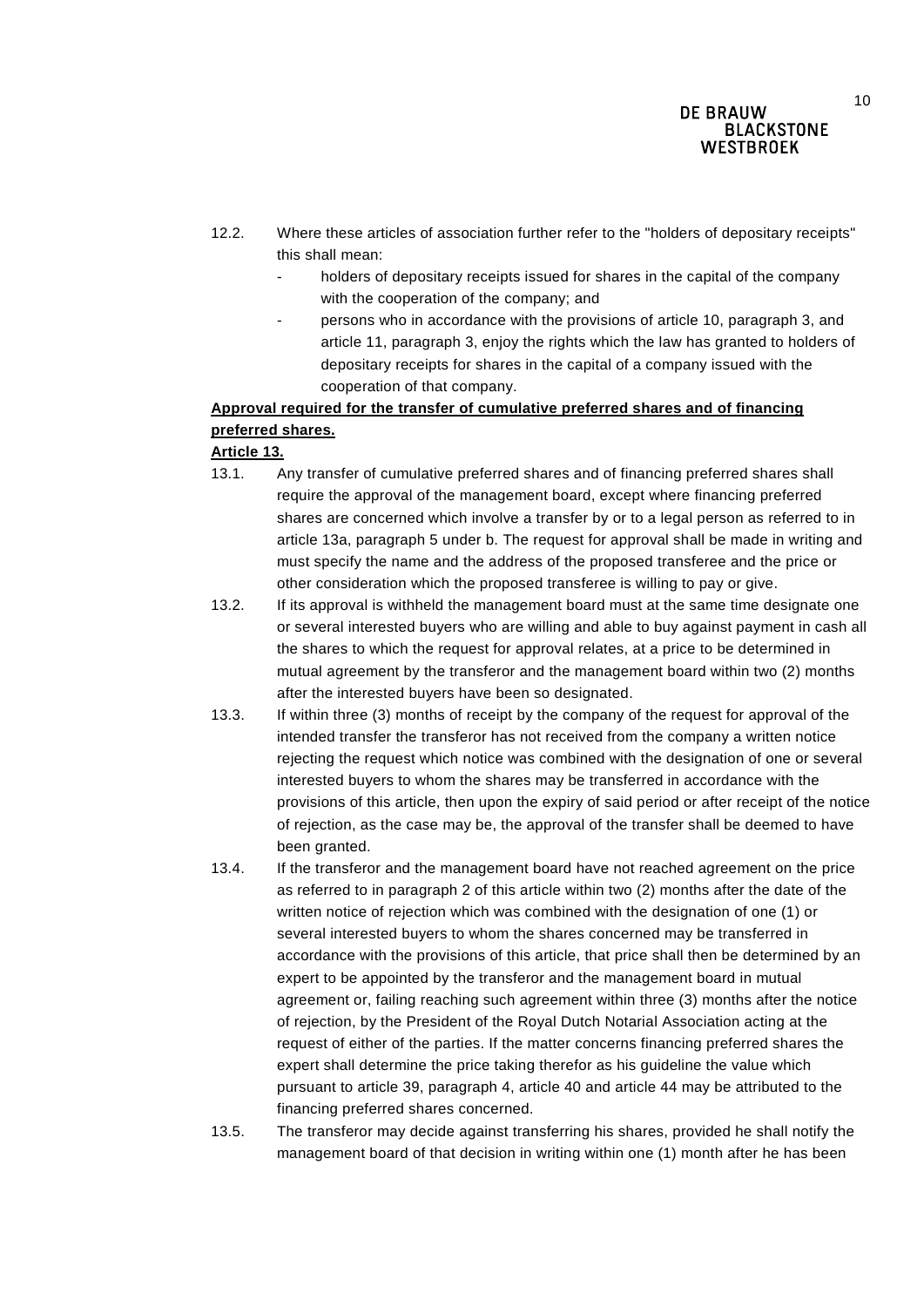11

informed of the name(s) of the designated interested buyer(s) and of the price determined in the manner as described above.

- 13.6. If approval of the transfer has been granted or is deemed to have been granted, during a period of three (3) months thereafter the transferor shall be at liberty to transfer all the shares to which his request related to the transferee proposed in his request and at the price or for the consideration as referred to in the second sentence of paragraph 1 of this article.
- 13.7. Those expenses incidental to the transfer incurred by the company may be charged to the transferee.
- 13.8. The provisions of this article shall apply mutatis mutandis at the apportionment of financing preferred shares from any community of property.

#### **Restrictions to transferability of financing preferred shares.**

### **Article 13a.**

- 13a.1. Financing preferred shares may be transferred only to natural persons.
- 13a.2. Without prejudice to paragraph 1 of this article, the transfer of financing preferred shares shall not be permitted if and to such extent as the transferee individually, or, by virtue of a private arrangement of collaboration, jointly with one or several other natural and/or legal persons, is directly or – otherwise than as holder of depositary receipts issued for financing preferred shares with the cooperation of the company – indirectly:
	- A. the holder of a par value amount of financing preferred shares of one or more series constituting one percent (1%) or more of the total capital of the company issued and outstanding in the form of financing preferred shares of any series; or
	- B. if as a result of such transfer the transferee would acquire financing preferred shares constituting more than one percent (1%) of the total capital of the company issued and outstanding in the form of financing preferred shares of any series.

For the purposes of the foregoing provisions the expressions 'holding shares' and 'acquiring shares' shall also mean holding rights of usufruct and acquiring rights of usufruct, respectively, of financing preferred shares, insofar as in such cases the voting right vests in the usufructuary.

- 13a.3. For the purposes of the provisions of paragraphs 1 and 2 of this article, subscription for financing preferred shares upon issue – whether or not in the form of stock dividends and/or bonus shares - including the exercise of a right to subscribe for financing preferred shares, shall be the equivalent of a transfer. For the purpose of calculating the amount of the issued and outstanding capital the shares to be subscribed for shall be included in this calculation.
- 13a.4. Notwithstanding the provision in the first sentence of paragraph 3 it shall be permitted that by subscribing for financing preferred shares upon issue a shareholder who already holds financing preferred shares constituting more than one percent (1%) of the capital issued and outstanding in the form of financing preferred shares shall acquire more financing preferred shares than one percent (1%) of the total capital issued and outstanding in the form of financing preferred shares after that issue, provided however that such acquisition shall not exceed the percentage, mentioned in the following sentence, of the amount by which the capital issued and outstanding in the form of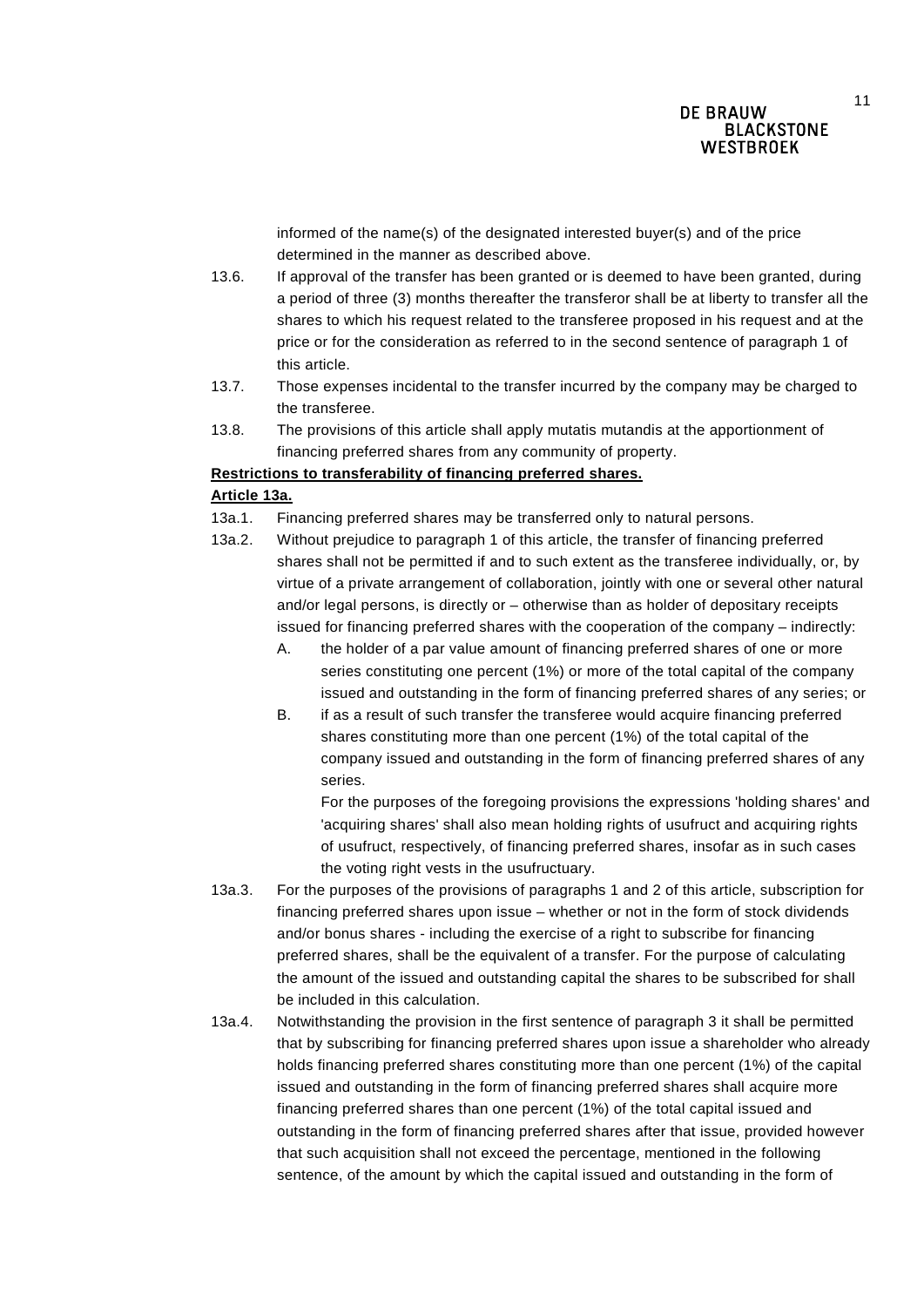financing preferred shares is increased by the issue. The aforesaid percentage shall be equal to the percentage of the capital issued and outstanding in the form of financing preferred shares of any series which was held by the shareholder immediately prior to the issue.

- 13a.5. The provisions of paragraphs 1 through 4 shall not apply to:
	- a. transfer of financing preferred shares to the company itself or to a subsidiary of the company;
	- b. transfer or issue of financing preferred shares to a trust office if with respect to such trust office the management board, by irrevocable resolution previously approved by the supervisory board, has withdrawn the restriction imposed on the possibility of transfer or issue of financing preferred shares, by which resolution conditions may be attached to such withdrawal.

## **Transfer of shares.**

## **Article 14.**

14.1. The transfer of registered shares shall require a deed executed for that purpose as well as, save in the event that the company is itself a party to the transaction, written acknowledgement by the company of the transfer, unless the management board made a request as referred to in article 9, paragraph 2, second sentence. The acknowledgement is to be made either in the transfer deed, or by a dated statement endorsed upon the transfer deed or upon a copy of or extract from that deed certified by a notary (*notaris*) or bailiff (*deurwaarder*), or in the manner as referred to below in paragraph 2. Service of notice of the transfer deed or of the aforesaid copy or extract upon the company shall be the equivalent of acknowledgement as stated in this paragraph.

14.2. If the transfer concerns shares not fully paid-in the acknowledgement by the company can only be made if the transfer deed bears a complete date.

14.3. The preceding paragraphs of this article shall apply mutatis mutandis to the transfer of any qualified interest in a registered share, provided that a pledge may also be created without acknowledgement by or service of notice upon the company and that section 239 of Book 3 of the Dutch Civil Code shall apply, in which case acknowledgement by or service of notice upon the company shall replace the announcement referred to in subsection 3 of section 239 of Book 3 of the Dutch Civil Code.

## **Jointly owned shares or depositary receipts.**

### **Article 15.**

- 15.1. If through any cause whatsoever one or more shares or depositary receipts are held in common by two or more persons, such persons may jointly exercise the rights arising from those shares or depositary receipts, provided that these persons be represented for that purpose by one from their midst or by a third party authorised by them for that purpose by a written power of attorney.
- 15.2. Paragraph 1 shall not apply to any property consisting of a securities portfolio placed in the custody of a securities deposit company as defined in the Act on Giro Transfer of Securities. The rights arising from the shares or depositary receipts which are part of such community may be exercised by the joint owners, each to exercise said rights pro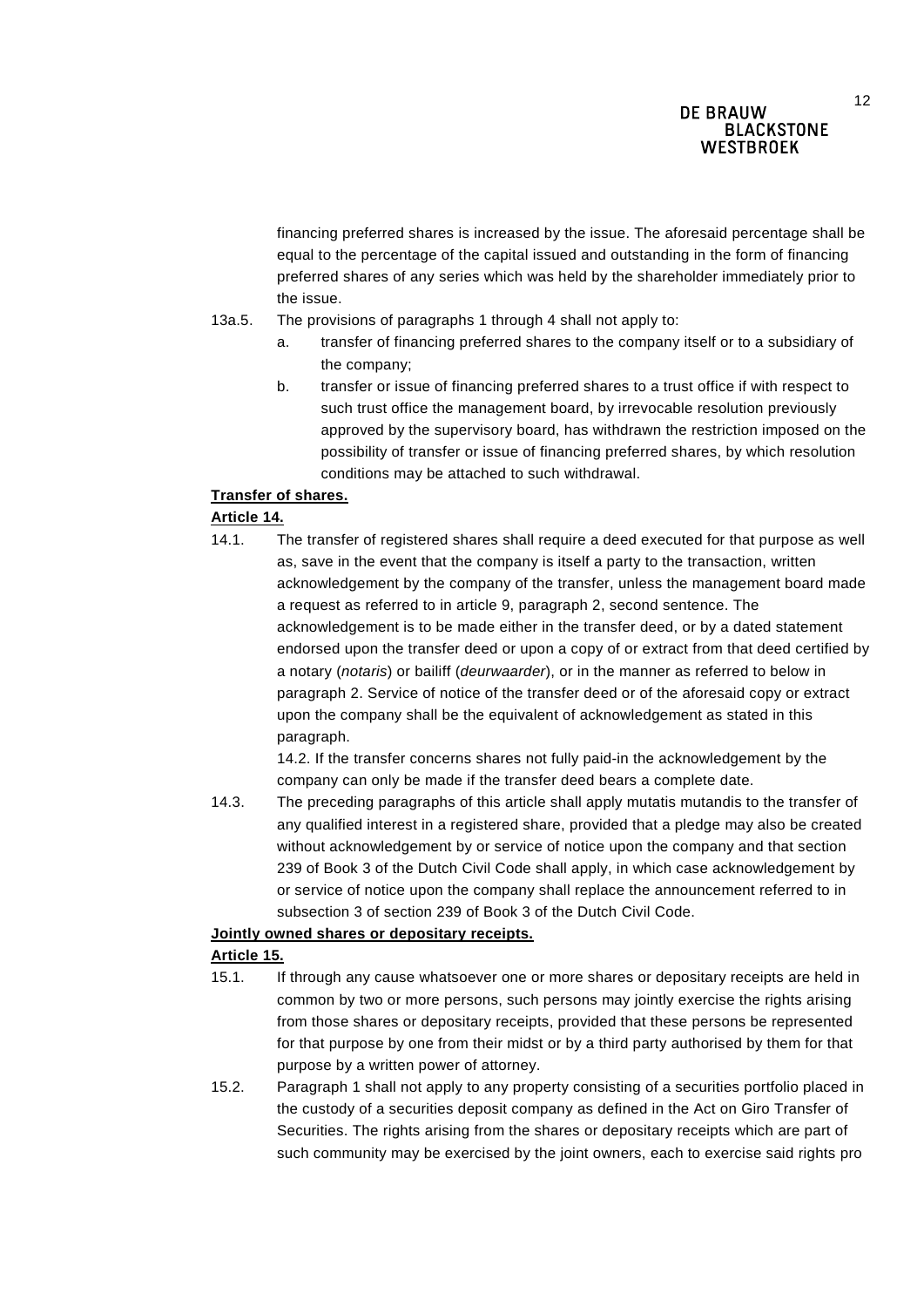rata to the number of shares or depositary receipts to which he owns an interest in that community.

#### **Management board; general.**

#### **Article 16.**

- 16.1. The management of the company shall be conducted by a management board under supervision of the supervisory board.
- 16.2. The management board shall be composed of at least three (3) members.
- 16.3. Subject to the provision in the preceding paragraph the number of members of the management board shall be determined by the supervisory board.
- 16.4. A member of the management board shall be appointed for a maximum period of four (4) years, except if such member of the management board has resigned at an earlier date, his term of office shall lapse on the day of the annual general meeting to be held in the fourth year after the year of his appointment. A member of the management board may be re-appointed with due observance of the preceding sentence. The supervisory board may draw up a retirement schedule for the members of the management board that are appointed for a maximum period.
- 16.5. A resolution to appoint the members of the management board shall be adopted by the general meeting. The supervisory board shall make a non-binding nomination for the appointment of such person.

In the event of a vacancy or under well-known circumstances that a vacancy will occur, the management board shall invite the supervisory board to make a nomination within 60 days.

The nomination shall be included in the notice of the general meeting at which the appointment shall be considered. Shareholders or holders of depositary receipts for shares nominating a person to be appointed a member of the management board must observe the provisions of article 28, paragraph 4 of these articles of association in this respect.

A resolution to appoint a person to the management board, nominated by the supervisory board, shall be adopted by an absolute majority of the votes cast. A resolution to appoint a person to the management board, not nominated by the supervisory board, shall be adopted by an absolute majority of the votes cast, if such majority represents at least one-third of the issued share capital. If an absolute majority of the votes cast is in favour of the resolution to appoint such person to the management board, but such majority does not represent at least one-third of the issued share capital, a new meeting may be convened at which the resolution may be passed by an absolute majority of the votes cast, regardless of the proportion of the capital represented at such meeting.

16.6. The general meeting may at any time suspend or dismiss a member of the management board. The supervisory board may at any time suspend a member of the management board. A resolution to suspend or dismiss a member of the management board shall be adopted by an absolute majority of the votes cast, if such majority represents at least one-third of the issued share capital, unless the proposal to suspend or dismiss a member of the management board was made by the supervisory board, in which case the resolution will be adopted by an absolute majority of votes, without a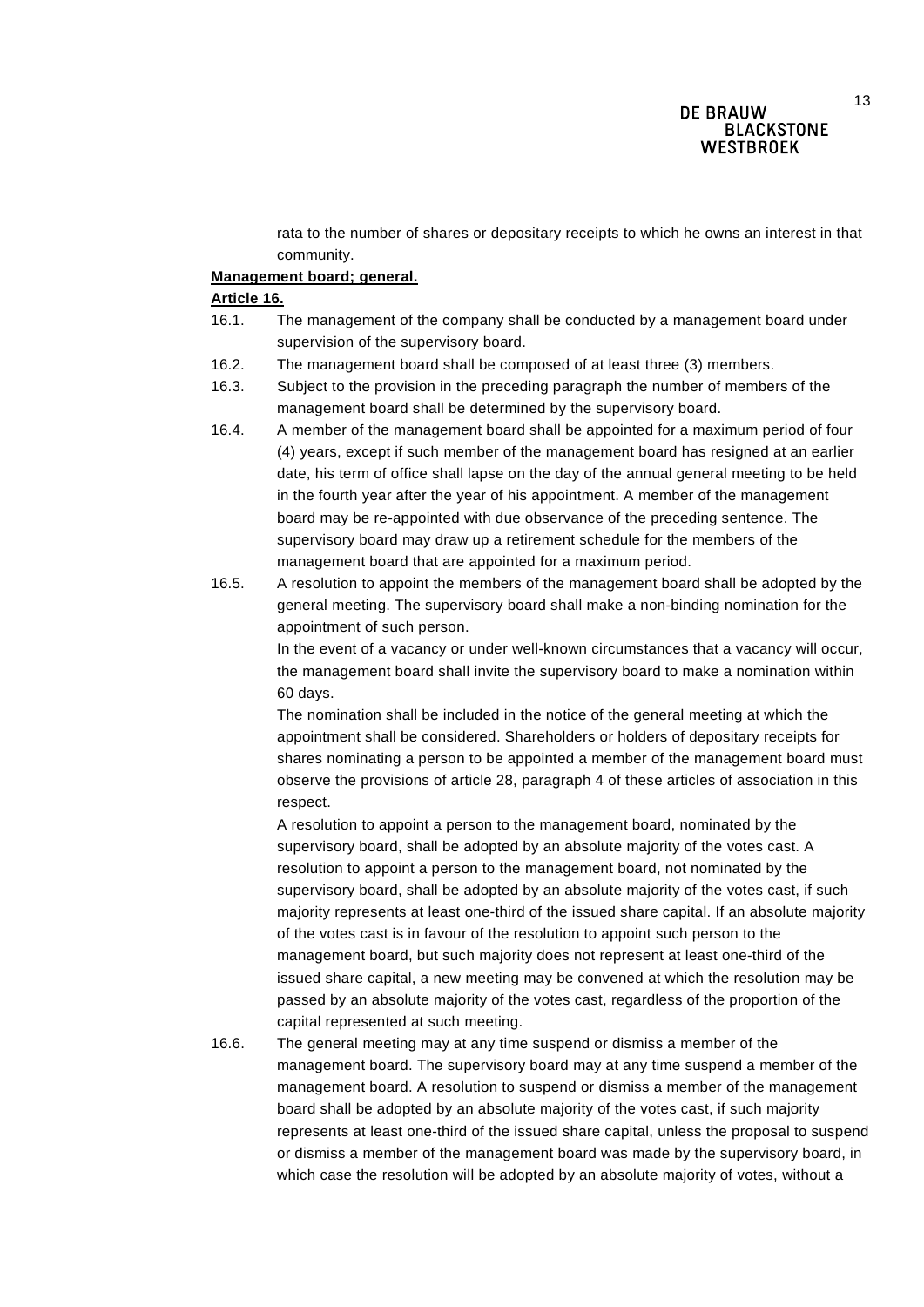quorum being required. If an absolute majority of the votes cast is in favour of the resolution to suspend or dismiss such member of the management board - such resolution not being based on a proposal thereto by the supervisory board - but such majority does not represent at least one-third of the issued share capital, a new meeting may be convened at which the resolution may be passed by an absolute majority of the votes cast, regardless of the proportion of the capital represented at such meeting. In the event of intended suspension or dismissal of a member of the management board the member concerned must be given the opportunity to account for his conduct at the general meeting and may be assisted by an adviser when doing so.

- 16.7. The allocation of duties within the management board shall require the approval of the supervisory board.
- 16.8. The supervisory board may appoint one (1) of the members of the management board as chairman of the management board. The chairman so appointed shall have the title of "president".
- 16.9. The management board shall appoint with the approval of the supervisory board a person to act as secretary of the company. The secretary so appointed shall have the title of "company secretary".
- 16.10. Within three (3) months after a suspension by either the general meeting or the supervisory board of a member of the management board has taken effect, a general meeting shall be held, in which meeting a resolution must be adopted to either terminate or extend the suspension for a maximum period of another three (3) months, commencing on the day on which the general meeting has resolved to extend the suspension. A resolution to extend a suspension may only be adopted once. If neither such resolution is adopted nor the general meeting has resolved to dismiss the member of the management board, the suspension shall terminate after the period of suspension has expired.
- 16.11. The management board shall draw up a set of regulations, including provisions in respect of, amongst other things, the manner of convocation of its meetings, the supplying of information to the supervisory board and concerning a conflict of interest between the company and a member of the management board.
- 16.12. Adoption and amendment of the regulations by the management board is subject to the prior approval of the supervisory board.

### **Article 17.**

- 17.1. The management board shall manage the business of the company.
- 17.2. The management board and each individual member of the management board shall have full authority to represent the company and to commit the company vis-à-vis third parties.
- 17.3. For the purposes of decision-making by the management board each member shall have one (1) vote.
- 17.4. A member of the management board shall not take part in the deliberations and decision-making on a subject or transaction in relation to which he has a conflict of interest with the company. If as a result thereof no resolution of the management board can be adopted, the resolution is adopted by the supervisory board.

### **Article 18.**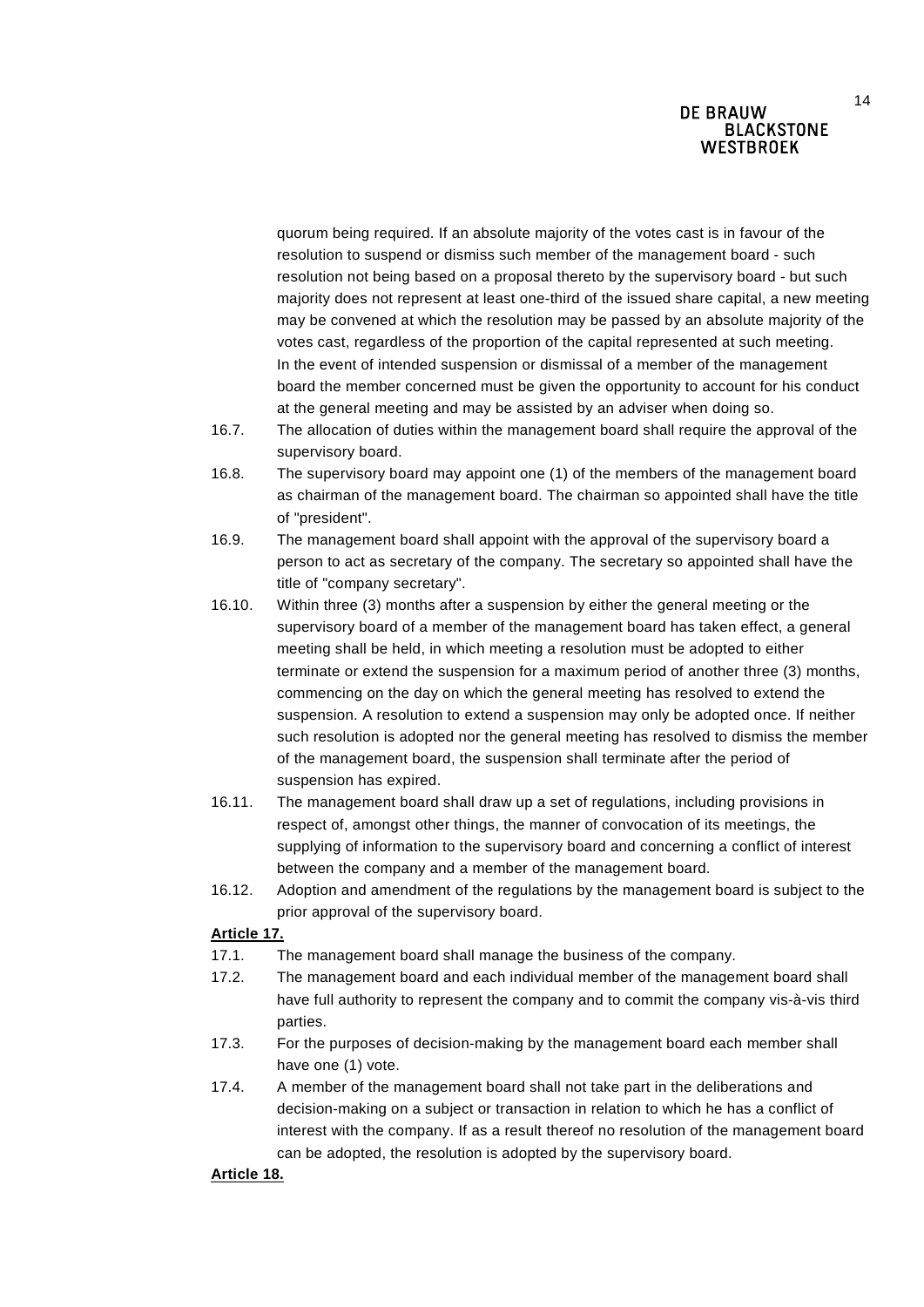- 18.1. Without prejudice to any other applicable provisions of these articles of association, the management board shall require the prior approval of the supervisory board for any action specified from time to time by a resolution to that effect adopted by the supervisory board of which the management board has been informed in writing. Such resolutions by the supervisory board shall be included in the regulations of the management board as referred to in article 16, paragraph 11.
- 18.2. With due observance of the provisions included in article 22, paragraph 5, the management board shall submit to the supervisory board for approval:
	- a. the operational and financial objectives of the company;
	- b. the strategy designed to achieve the objectives; and
	- c. the parameters to be applied in relation to the strategy, for example in respect of the financial ratios.
- 18.3. Without prejudice to any other applicable provisions of these articles of association, the management board shall furthermore require the approval of the supervisory board and the general meeting for resolutions of the management board regarding a significant change in the identity or nature of the company or the enterprise, including in any event:
	- a. the transfer of the enterprise or practically the entire enterprise to a third party;
	- b. the conclusion or cancellation of any long-lasting cooperation by the company or a subsidiary (*dochtermaatschappij*) with any other legal person or company or as a fully liable general partner of a limited partnership or a general partnership, provided that such cooperation or the cancellation thereof is of essential importance to the company; and
	- c. the acquisition or disposal of a participating interest in the capital of a company with a value of at least one-third of the sum of the assets according to the consolidated balance sheet with explanatory notes thereto according to the last adopted annual accounts of the company, by the company or a subsidiary.
- 18.4 If a serious private bid is made for a business unit or a participating interest and the value of the bid exceeds the threshold referred to in the preceding paragraph under c., and such bid is made public, the management board shall, at its earliest convenience, make public its position on the bid and the reasons for this position.

## **Management board; absence; managers, deputy managers and other holders of executive powers.**

### **Article 19.**

- 19.1. In the event that one or more members of the management board is absent or cease to hold office, the management of the company shall be conducted by the remaining members or by the sole remaining member, as the case may be.
- 19.2. In the event that all members are absent or cease to hold office, the supervisory board shall be temporarily in charge of the management and shall be authorised to temporarily entrust the management to others.
- 19.3. The supervisory board shall as soon as practicably possible make provisions to fill any vacancy.
- 19.4. The management board may appoint persons holding general or restricted powers of attorney (*procuratiehouders*). The management board may grant to one or more such persons the title of "manager" (*directeur*) or "deputy manager" (*adjunct-directeur*).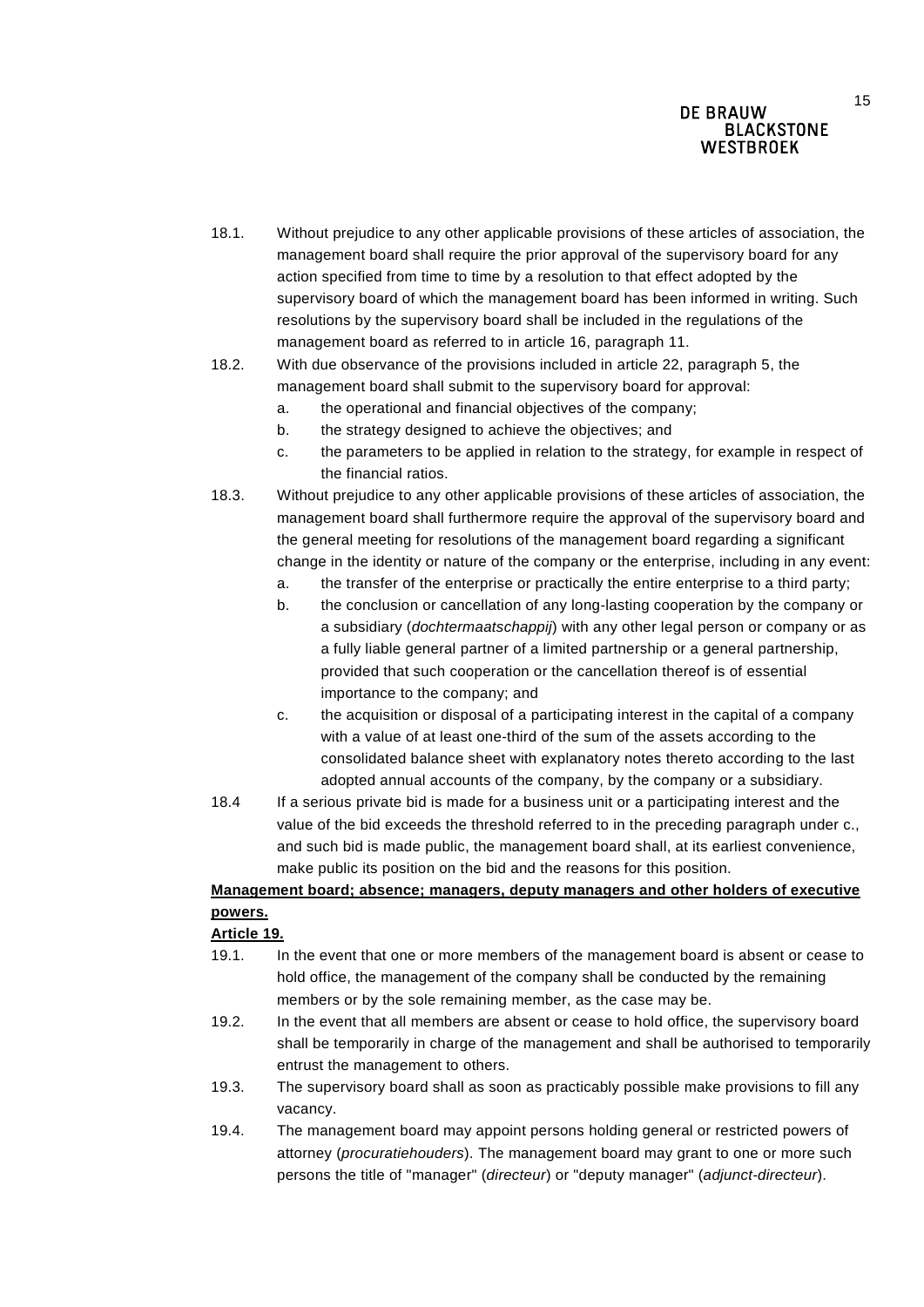19.5. The powers of attorney granted to persons as referred to here and the title, if any, to be used by these persons shall be specified at their appointment.

### **Management board; remuneration and indemnification.**

#### **Article 20.**

- 20.1. The company has a policy in the area of remuneration of the management board. This policy is subject to the approval by the general meeting on a proposal made by the supervisory board.
- 20.2. The remuneration of members of the management board shall, with due observance of the policy as referred to in the preceding paragraph, be determined by the supervisory board. The supervisory board shall submit for approval by the general meeting a proposal regarding the arrangements for the remuneration of members of the management board in the form of shares or rights to acquire shares. This proposal shall include. amongst other things, how many shares or rights to acquire shares may be awarded to members of the management board and which criteria apply to an award or a modification.
- 20.3. The company shall not grant its members of the management board any personal loans, guarantees or the like.
- 20.4. Unless Dutch law provides otherwise, the following shall be reimbursed to current and former members of the management board:
	- a. the reasonable costs of conducting a defence against claims based on acts or failures to act in the exercise of their duties or any other duties currently or previously performed by them at the company's request;
	- b. any damages or fines payable by them as a result of an act or failure to act as referred to under a;
	- c. the reasonable costs of appearing in other legal proceedings in which they are involved as current or former members of the management board, with the exception of proceedings primarily aimed at pursuing a claim on their own behalf.

There shall be no entitlement to reimbursement as referred to above if and to the extent that:

- a. a Dutch court or, in the event of arbitration, an arbitratoor has established in a final and conclusive decision that the act or failure to act of the person concerned can be characterised as wilful (*opzettelijk*), intentionally reckless (*bewust roekeloos*) or seriously culpable (*ernstig verwijtbaar*) conduct, unless Dutch law provides otherwise or this would, in view of the circumstances of the case, be unacceptable according to standards of reasonableness and fairness; or
- b. the costs or financial loss of the person concerned are covered by an insurance and the insurer has paid out the costs or financial loss.

If and to the extent that it has been established by a Dutch court or, in the event of arbitration, an arbitrator in a final and conclusive decision that the person concerned is not entitled to reimbursement as referred to above, he shall immediately repay the amount reimbursed by the company.

20.5. The company may take out liability insurance for the benefit of the persons concerned.

20.6. The company may by agreement give further implementation to the above.

### **Supervisory board.**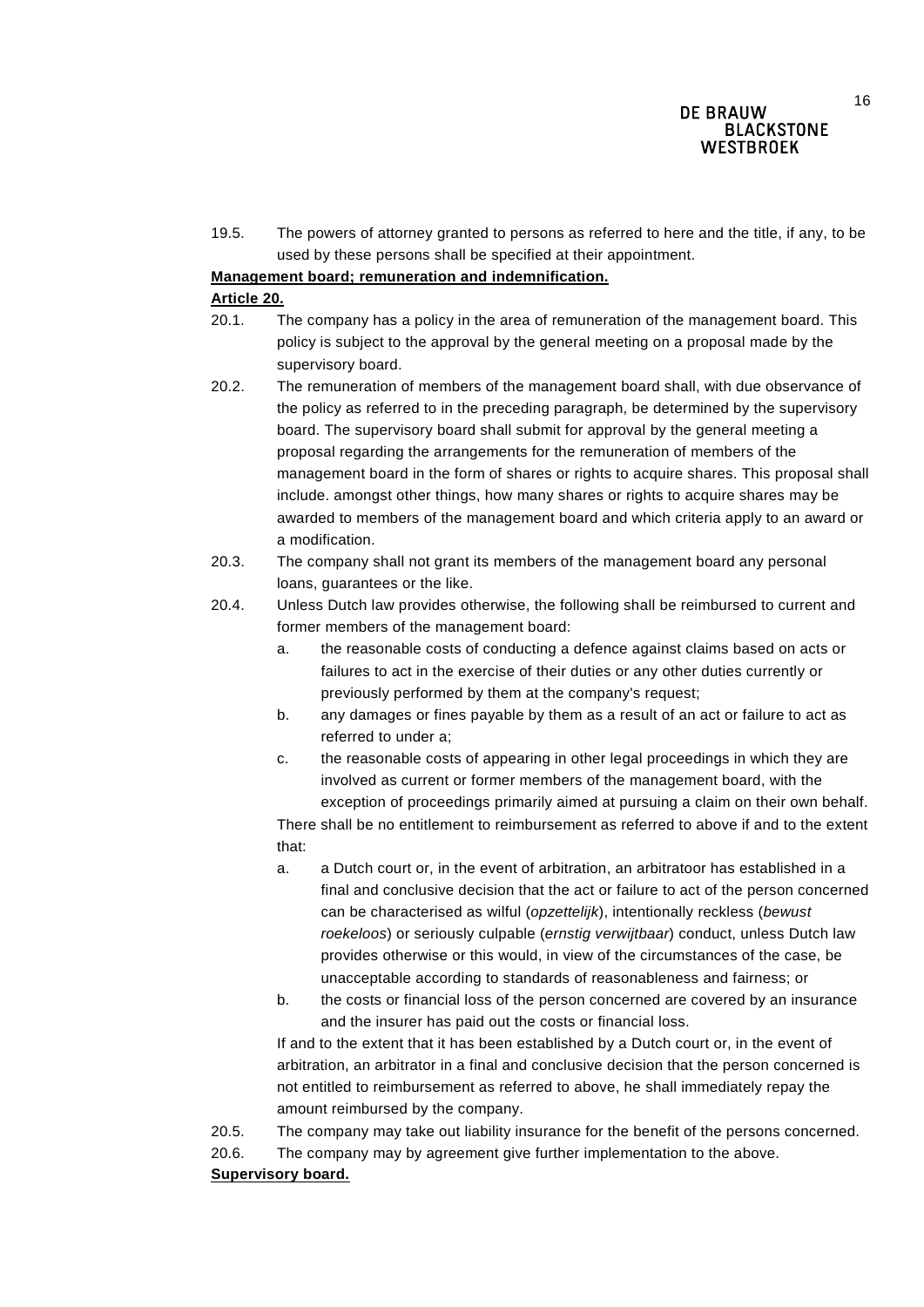## **Article 21.**

- 21.1. The supervisory board shall determine the number of its members. Only natural persons shall qualify as members of the supervisory board.
- 21.2. The supervisory board shall prepare a profile of its size and composition, taking account of the nature of the business, its activities and the desired expertise and background of the supervisory board members. The supervisory board shall discuss the profile and each amendment in respect of such profile with the general meeting.
- 21.3. A member of the supervisory board shall be appointed for a maximum period of four (4) years, except if such member of the supervisory board has resigned at an earlier date, his term of office shall lapse on the day of the annual general meeting to be held in the fourth year after the year of his appointment. A member may be re-appointed with due observance of the preceding sentence. A person who has held office for twelve (12) years may not be reappointed. Article 16, paragraph 5 equally applies in respect of the appointment of a member of the supervisory board.
- 21.4. The supervisory board shall draw up a retirement schedule for the members of the supervisory board.
- 21.5. A member of the supervisory board may be suspended and dismissed by the general meeting. Article 16, paragraph 6, except for the second sentence of paragraph 6, equally applies. In the event of a suspension of a member of the supervisory board by the general meeting, article 16, paragraph 10 equally applies.
- 21.6. The particulars of the person to be appointed as member of the supervisory board, as defined in section 142, subsection 3 of Book 2 of the Dutch Civil Code, shall be provided to the general meeting.

### **Article 22.**

- 22.1. Save for the other duties entrusted to the supervisory board by law and under these articles of association, it shall be the duty of the supervisory board to supervise the policy of the management board and the general course of affairs of the company and the enterprise connected therewith. The supervisory board shall assist the management board with advice and in the performance of its duties the supervisory board shall be guided by the interests of the company and the enterprise connected therewith.
- 22.2. The supervisory board shall appoint one (1) of its members to be chairman. The chairman of the supervisory board shall not be a former member of the management board of the company. The supervisory board may also appoint a secretary, who may or may not be a member of the supervisory board. The chairman so appointed shall have the title of "chairman of the supervisory board" (*president-commissaris*). The supervisory board shall be assisted by the company secretary.
- 22.3. The supervisory board shall meet as frequently as one (1) of its members may request, at the place to be designated by the chairman of the supervisory board or, failing this, to be designated by the person who calls the meeting. The meetings shall be called upon at least five (5) days' prior notice, not including the day the notice is sent and the day of the meeting, and the notice shall state the items on the agenda.
- 22.4. If the supervisory board so desires, members of the management board shall be required to attend the meetings of the supervisory board and to supply all information the supervisory board may request.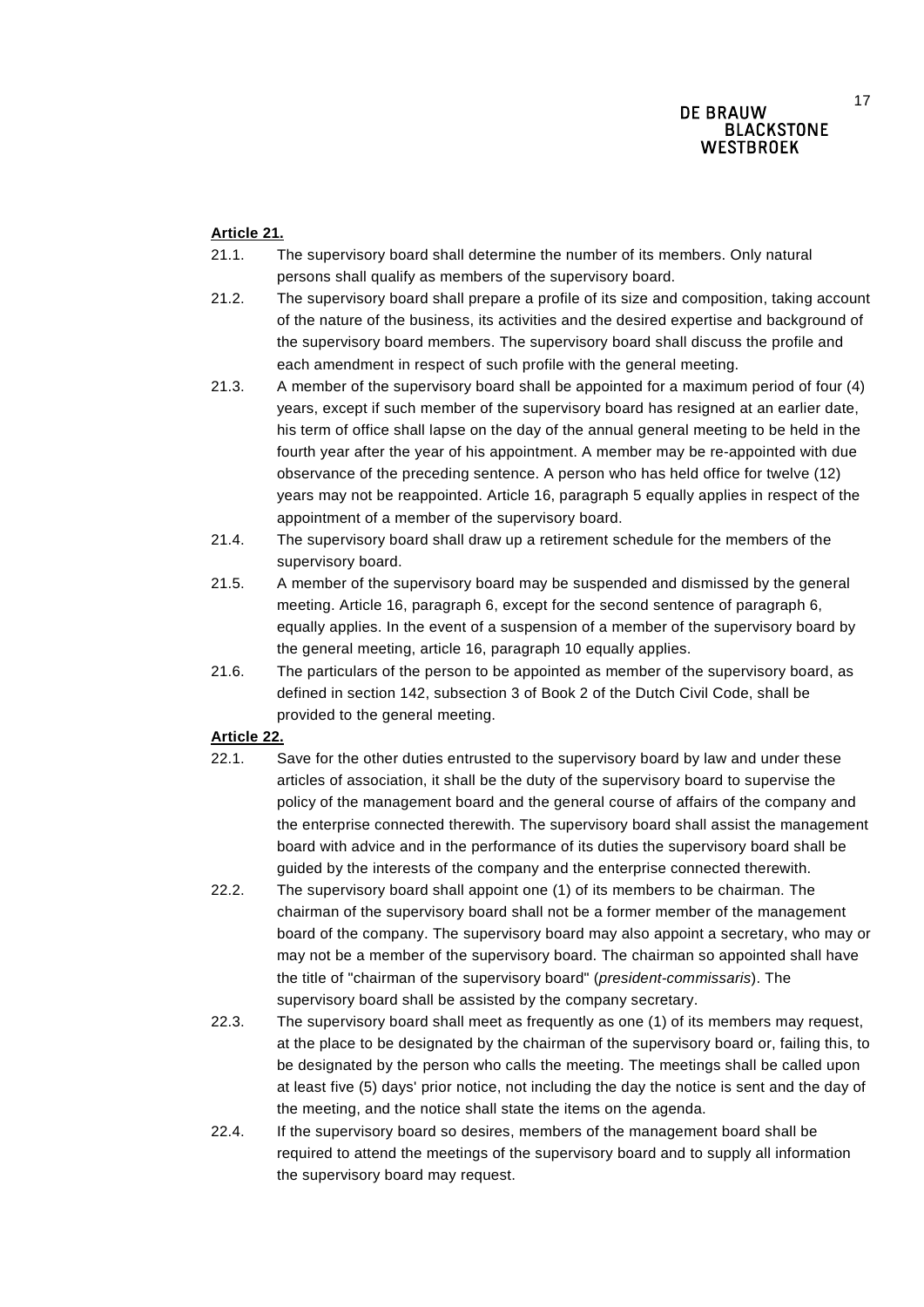- 22.5. At least once per year, the management board shall inform the supervisory board in writing in respect of the principles of the strategic policy, the general and financial risks and the management and control system of the company. The management board shall at that time request the approval of the supervisory board for the issues referred to in article 18, paragraph 2.
- 22.6. The resolutions of the supervisory board shall be adopted by an absolute majority of votes.
- 22.7. Valid resolutions can be adopted by the supervisory board only if at least one- half of its members entitled to vote are present at the meeting. Any supervisory board member may be represented at the meeting of the supervisory board by one (1) of the other supervisory board members designated for that purpose by means of a written power of attorney valid for one (1) particular meeting. For the purposes of these articles of association any supervisory board member so represented shall be deemed to be personally present at the meeting. Resolutions of the supervisory board may also be adopted outside a meeting, provided that all supervisory board members entitled to vote have had the opportunity to voice their opinion in respect of the proposal concerned and that at least three-fourths of the supervisory board members entitled to vote have declared themselves in favour of the proposal and that no member of the supervisory board entitled to vote has opposed this

manner of decision-making.

- 22.8. A member of the supervisory board shall not take part in the deliberations and decisionmaking on a subject or transaction in relation to which he has a conflict of interest with the company. If as a result thereof no resolution of the supervisory board can be adopted, the resolution is adopted by the general meeting.
- 22.9. The supervisory board members shall at all times have access to the buildings and premises of the company; they shall have the right to inspect the books, records and correspondence of the company, as well as to examine its cash and other assets.
- 22.10. The division of duties within the supervisory board and the procedure of the supervisory board shall be laid down in a set of regulations, including among other things, a paragraph dealing with its relations with the management board and the general meeting.
- 22.11. The supervisory board may designate one of its members to be charged in particular with the daily supervision of the conduct of the management board and the business affairs of the company.
- 22.12. The supervisory board member referred to in the preceding paragraph shall have the title of "delegate member" of the supervisory board (*gedelegeerd commissaris*). A delegate member of the supervisory board is a supervisory board member who has a special duty. The delegation of duties to the delegate member may not extend beyond the duties of the supervisory board itself and may not include the management of the company. The delegate member's duties may entail more intensive supervision and advice and more regular consultation with the management board. The delegation of duties to the delegate member shall be of a temporary nature only and may not detract from the role and power of the supervisory board. The delegate member of the supervisory board remains a member of the supervisory board.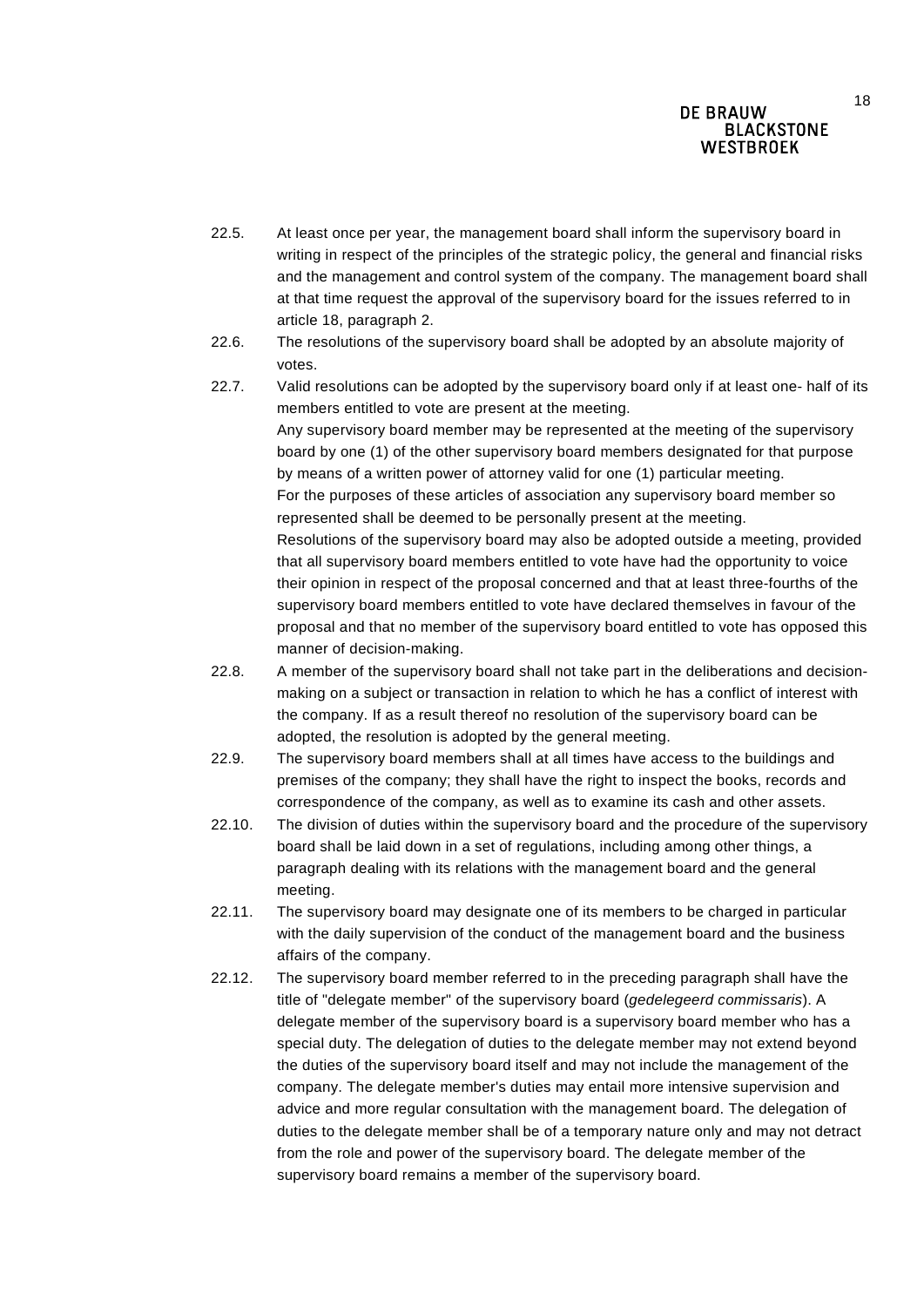- 22.13. The supervisory board may at any time revoke the appointment of a delegate member of the supervisory board as well as the authority granted to him pursuant to paragraph 11.
- 22.14. A member of the supervisory board who temporarily assumes the management of the company, where the management board members are absent or unable to fulfil their duties, shall resign from the supervisory board.
- 22.15. The supervisory board shall appoint from among its members an audit committee, a remuneration committee and a selection and appointment committee.

### **Supervisory board; remuneration and indemnification.**

#### **Article 23.**

- 23.1. The general meeting may resolve to reward the members of the supervisory board.
- 23.2. The company shall reimburse the members of the supervisory board for the expenses incurred by them in the discharge of their duties of office.
- 23.3. A member of the supervisory board shall not be granted any shares and/or rights to shares by way of remuneration.
- 23.4. The company shall not grant its members of the supervisory board any personal loans, guarantees or the like.
- 23.5. Unless Dutch law provides otherwise, the following shall be reimbursed to current and former members of the supervisory board:
	- a. the reasonable costs of conducting a defence against claims based on acts or failures to act in the exercise of their duties or any other duties currently or previously performed by them at the company's request;
	- b. any damages or fines payable by them as a result of an act or failure to act as referred to under a;
	- c. the reasonable costs of appearing in other legal proceedings in which they are involved as current or former members of the supervisory board, with the exception of proceedings primarily aimed at pursuing a claim on their own behalf.

There shall be no entitlement to reimbursement as referred to above if and to the extent that:

- a. a Dutch court or, in the event of arbitration, an arbitrator has established in a final and conclusive decision that the act or failure to act of the person concerned can be characterised as wilful (*opzettelijk*), intentionally reckless (*bewust roekeloos*) or seriously culpable (*ernstig verwijtbaar*) conduct, unless Dutch law provides otherwise or this would, in view of the circumstances of the case, be unacceptable according to standards of reasonableness and fairness; or
- b. the costs or financial loss of the person concerned are covered by an insurance and the insurer has paid out the costs or financial loss.

If and to the extent that it has been established by a Dutch court or, in the event of arbitration, an arbitrator in a final and conclusive decision that the person concerned is not entitled to reimbursement as referred to above, he shall immediately repay the amount reimbursed by the company.

- 23.6. The company may take out liability insurance for the benefit of the persons concerned.
- 23.7. The company may by agreement give further implementation to the above.

### **General meeting; general.**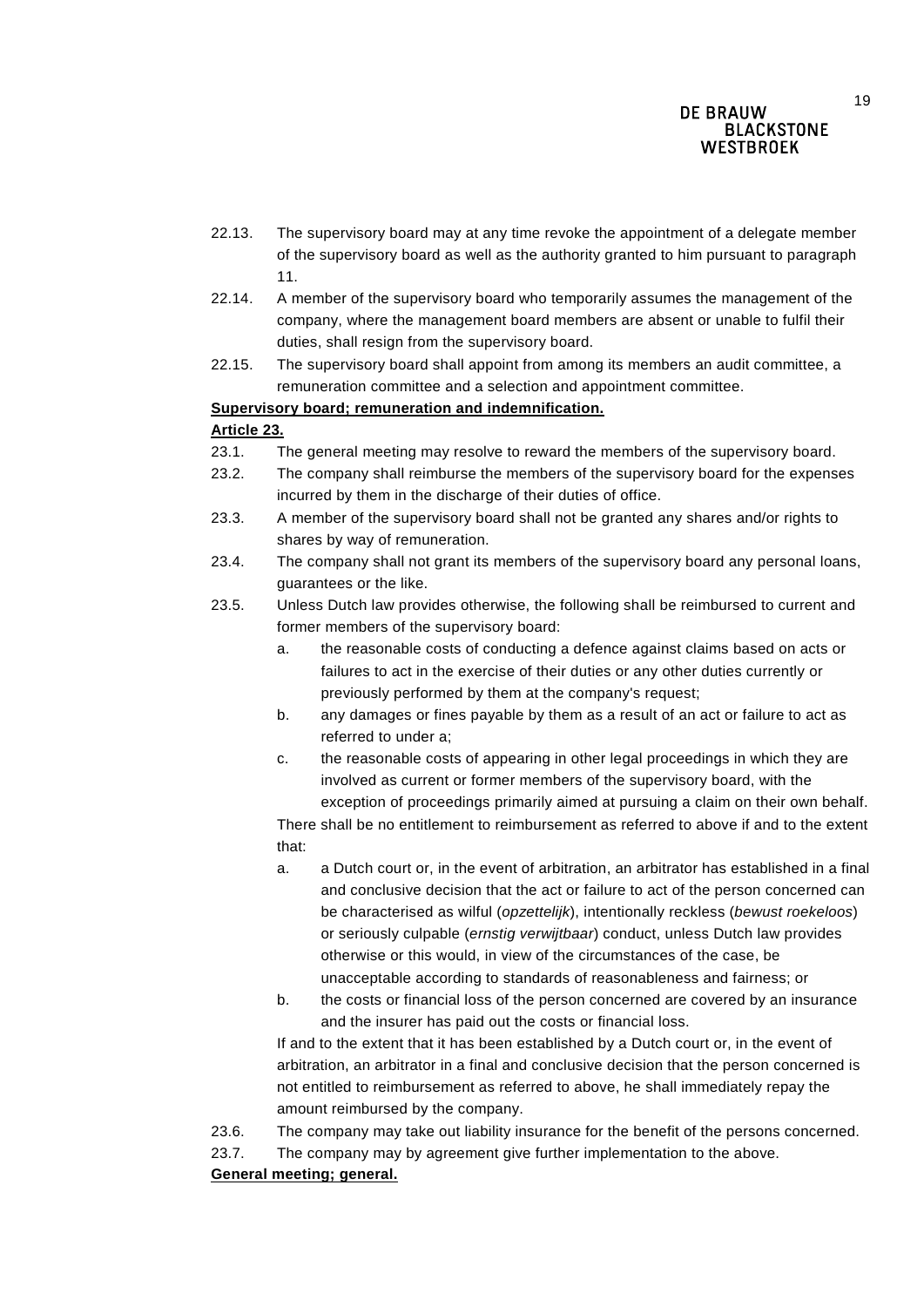#### **Article 24.**

Where these articles of association refer to the general meeting this means the meeting of the holders of all classes of shares, together constituting the body of the company as referred to in section 107 of Book 2 of the Dutch Civil Code.

#### **Article 25.**

The general meetings shall be held in the municipalities of Zaanstad, Amsterdam, The Hague, Rotterdam, Utrecht, Amersfoort or Haarlemmermeer. Further information to shareholders and holders of depositary receipts with regard to the venue of the meeting shall be given in the notice convoking the meeting.

#### **Article 26.**

- 26.1. A general meeting shall be held once a year, no later than six months after the end of the financial year of the company.
- 26.2. The agenda of the annual meeting shall contain, inter alia, the following items:
	- a. consideration of the annual report, the annual accounts and the particulars to be added thereto pursuant to the statutory regulations;
	- b. adoption of the annual accounts;
	- c. the policy of the company on additions to reserves and on dividends;
	- d. allocation of the profit, insofar as this is at the disposal of the general meeting;
	- e. if applicable, the proposal to pay a dividend;
	- f. discussion of each substantial change in the corporate governance structure of the company;
	- g. proposals relating to the composition of the management board and the supervisory board, including the filling of any vacancies in the management board and the supervisory board;
	- h. if applicable, the proposal to (re-)appoint the external auditor (*registeraccountant*) or another expert appointed thereto in accordance with section 393 of Book 2 of the Dutch Civil Code; and
	- i. any proposals of the management board, the supervisory board, or shareholders or holders of depositary receipts, provided that these have been placed on the agenda with due observance of the requirements of the law and these articles of association. Without prejudice to the provision of the previous sentence, the provision of article 28 paragraph 4 is applicable in respect of proposals of shareholders and holders of depositary receipts.
- 26.3. If the agenda of a general meeting includes the granting of discharge to the members of the management board and the supervisory board with respect to the performance of their duties in the respective financial year, the item of discharge will be put on the agenda as a separate item for the management board and the supervisory board, respectively.
- 26.4. The management board and the supervisory board shall provide the general meeting with all requested information, unless this would be contrary to an overriding interest of the company. If the management board and the supervisory board invoke an overriding interest, they must give reasons.

### **Extraordinary general meeting.**

**Article 27.**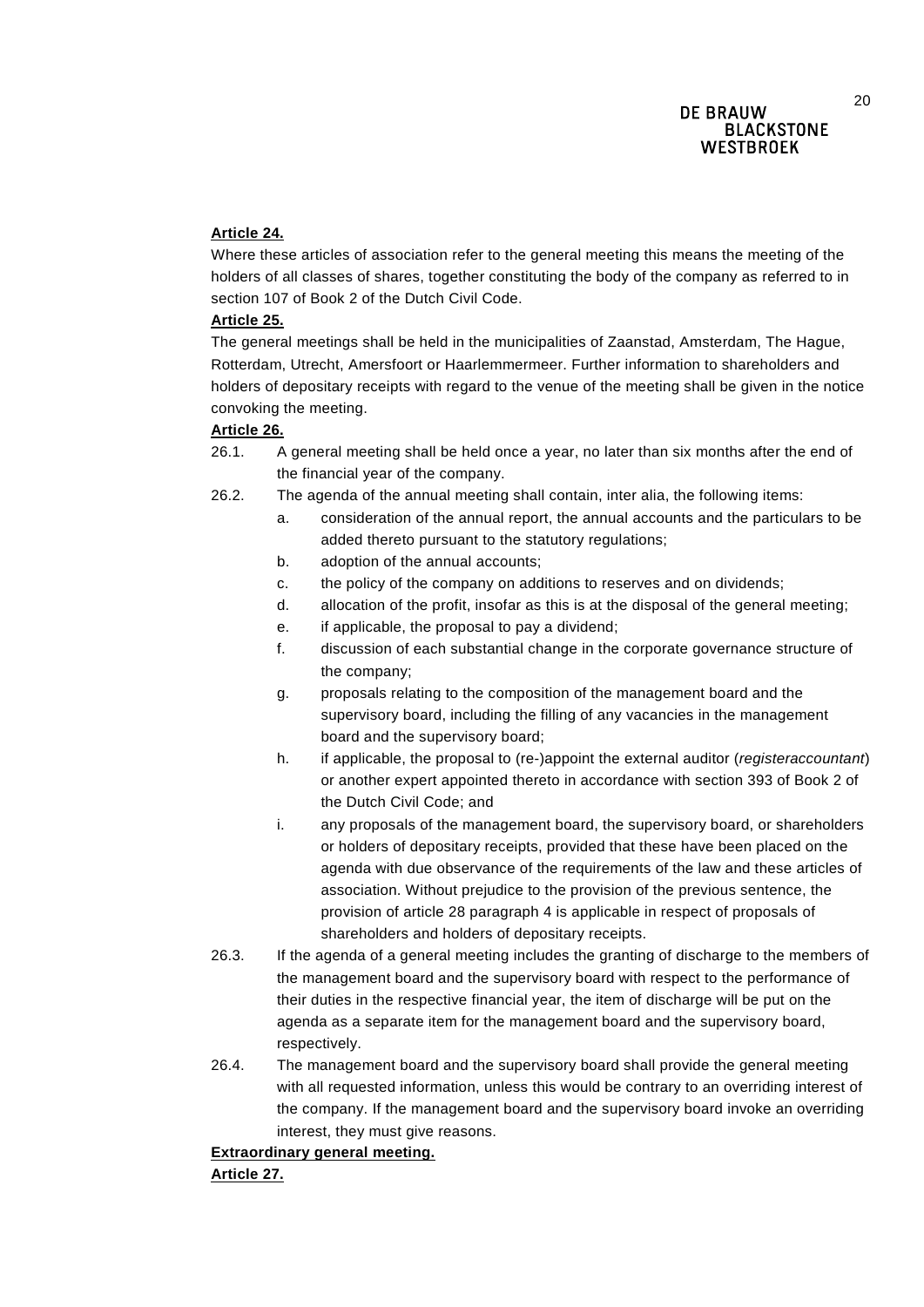- 27.1. Extraordinary general meetings shall be held as frequently as they are convoked by the management board or by the supervisory board, or whenever one or more shareholders and/or holders of depositary receipts representing at least one-tenth of the issued and outstanding capital so request the supervisory board or the management board in writing. Such request shall specify and elucidate the subjects which the applicants wish to be discussed.
- 27.2. If neither the supervisory board nor the management board take the measures necessary to ensure that the extraordinary general meeting can be held within six (6) weeks from the aforesaid request of the shareholders and/or holders of depositary receipts, the applicants themselves may proceed to convoke the extraordinary general meeting in accordance with the rules set for that purpose in these articles of association.

### **General meeting; notice and agenda.**

## **Article 28.**

- 28.1. Notice of the general meeting shall be given by the management board or the supervisory board or the shareholders and/or holders of depositary receipts, as referred to in article 27, subject to a time limit and in accordance with the applicable statutory provisions and stock exchange regulations; notice to holders of registered shares and to usufructuaries and pledgees of registered shares who are entitled to vote shall also be given by means of letters sent by registered post or by regular post. Avoidance of resolutions of the general meeting cannot be demanded on the grounds of non-receipt or late receipt of the letter of notice if that letter was sent on time.
- 28.2. The management board may decide that the convocation letters as referred to in paragraph 1 in respect of a person entitled to attend shareholders' meetings pursuant to registered shares who agrees thereto, is replaced by a legible and reproducible message sent by electronic mail to the address indicated by him to the company for such purpose.
- 28.3. The notice shall state the subjects on the agenda and other matters and particulars prescribed by law.
- 28.4. A matter, the consideration of which has been requested in writing by one or more holders of shares or depositary receipts for shares representing solely or jointly at least one percent (1%) of the issued share capital or representing a value of at least fifty million euro (EUR 50,000,000), will be placed on the notice convening a meeting or will be announced in the same manner if the company has received the request not later than on the sixtieth day prior to the day of the meeting.
- 28.5. The management board and the supervisory board shall inform the general meeting by means of a shareholders' circular or explanatory notes to the agenda of all facts and circumstances relevant to the proposals on the agenda.
- 28.6. Written requests as referred to in article 27 paragraph 1 and this article 28 paragraph 4, may not be submitted electronically. Written requests as referred to in article 27 paragraph 1 and this article 28 paragraph 4 shall comply with conditions stipulated by the management board, which conditions shall be posted on the company's website.

### **Article 29.**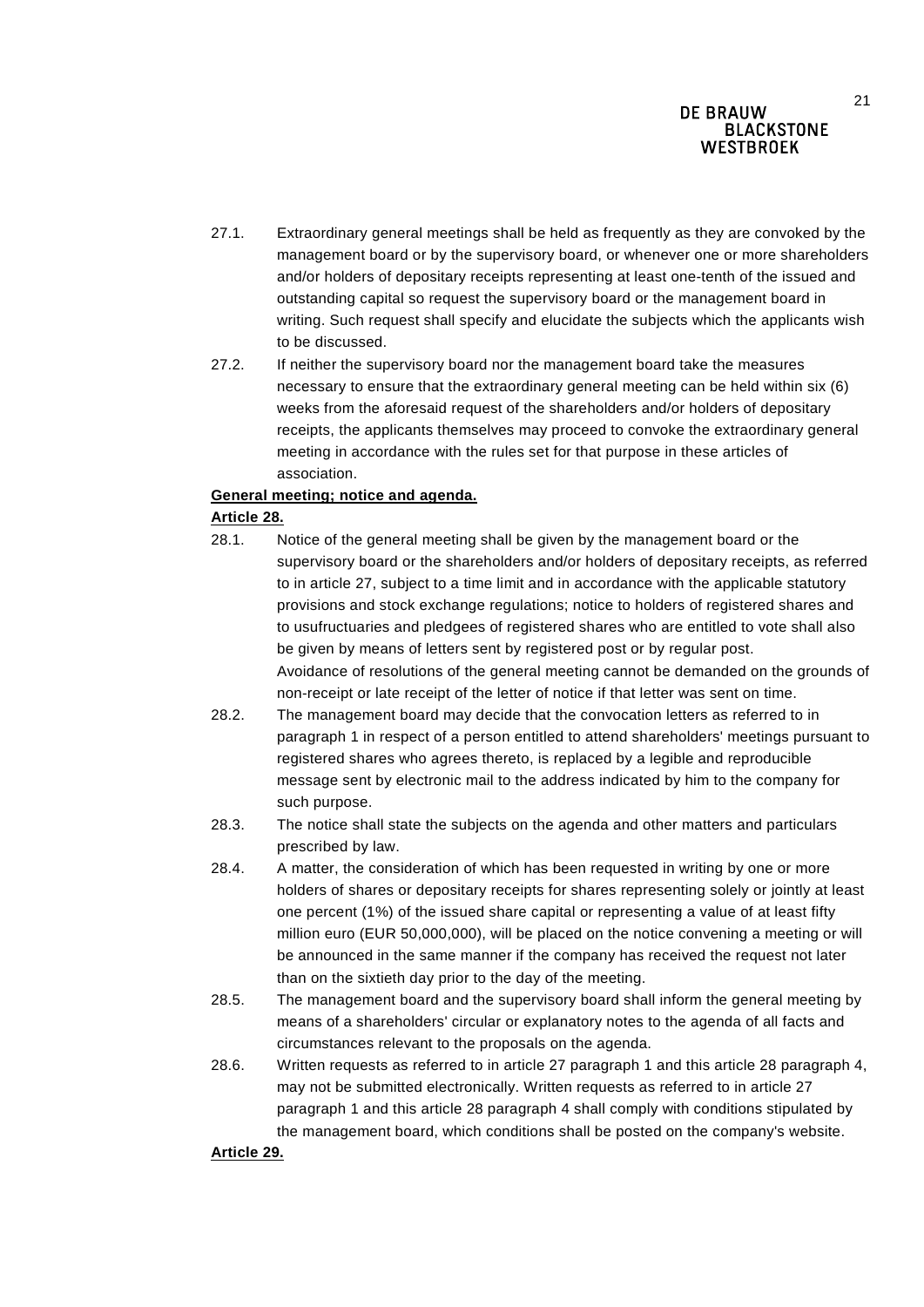- 29.1. Shareholders and holders of depositary receipts shall only be entitled to attend meetings and take part in the deliberations, and those who have voting rights may only vote at meetings, in accordance with the following paragraphs of this article.
- 29.2. The persons who are entitled to attend the meeting are persons who (i) are a shareholder or a person who is otherwise entitled to attend the meeting as per a date prescribed by law, such date hereinafter referred to as: the "record date", and (ii) who are as such registered in a register (or one or more parts thereof) designated thereto by the management board, hereinafter referred to as: the "register", inasfar as (iii) at the request of the relevant shareholder or holder of depositary receipts, the holder of the register has given notice in writing to the company prior to the meeting that the relevant shareholder or holder of depositary receipts has the intention to attend the meeting, regardless of who will be shareholder or holder of depositary receipts at the time of the meeting. The notice will contain the name and the number of shares the shareholder or holder of depositary receipts will represent in the meeting. The provision above under (iii) concerning the notice to the company also applies to the proxy holder of a shareholder or holder of depositary receipts, who has written proxy.
- 29.3. The management board may decide that persons entitled to attend shareholders' meetings and vote thereat may, within a period prior to the shareholders' meeting to be set by the management board, which period cannot begin prior to the registration date as meant in the previous paragraph, cast their votes electronically in a manner to be decided by the management board or by letter. Votes cast in accordance with the previous sentence are equal to votes cast at the meeting.
- 29.4. The notice of convocation of the general meeting will contain the record date as referred to in paragraph 2, the place of meeting and the proceedings for registration.
- 29.5. The written proxies relating to shares or depositary receipts issued to bearer must be provided to the holder of the register as referred to in paragraph 2 not later than the date as mentioned in the notification for the general meeting. The holder of the register will send the proxies together with the notification to the company as described in paragraph 2, sub (iii). The management board may resolve that the proxies of holders of voting rights will be attached to the attendance list. If the written proxies relate to registered common shares or registered depositary receipts for common shares, the proxies must be deposited at the office of the company prior to the meeting.

The notice as referred to in article 28, paragraph 1, shall state the date on which such deposit may take place at the latest. This date cannot be set any earlier than at seven (7) days and not later than at three (3) days before the day of the meeting.

- 29.6. The management board may decide that the business transacted at a shareholders' meeting can be taken note of by electronic means of communication.
- 29.7. The management board may decide that each person entitled to attend shareholders' meetings and vote thereat may, either in person or by written proxy, vote at that meeting by electronic means of communication, provided that such person can be identified via the electronic means of communication and furthermore provided that such person can directly take note of the business transacted at the shareholders' meeting concerned. The management board may attach conditions to the use of the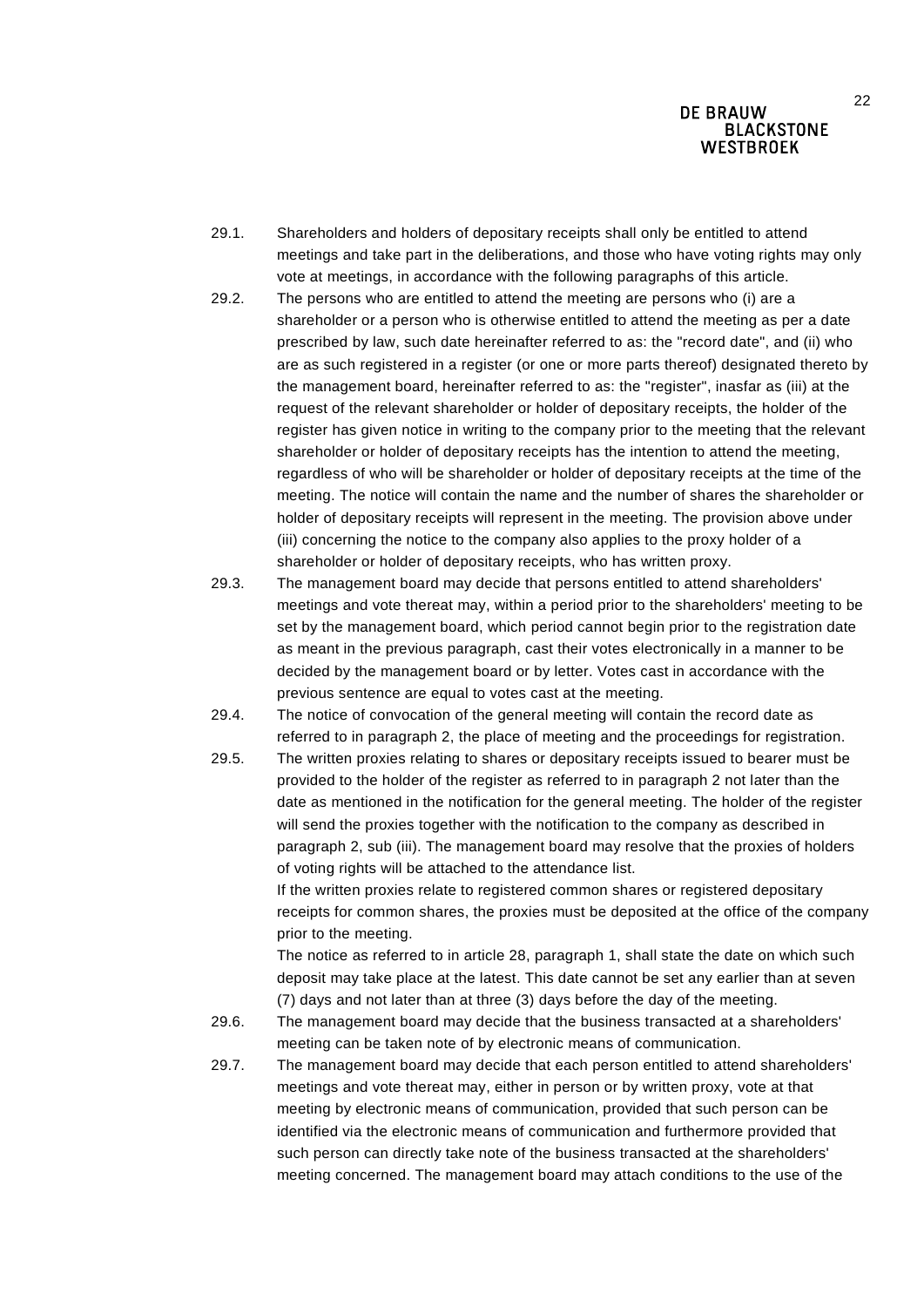23

electronic means of communication, which conditions shall be announced at the convocation of the shareholders' meeting and shall be posted on the company's website.

### **General meeting; meeting proceedings and reporting.**

### **Article 30.**

- 30.1. The general meeting shall be presided by the chairman of the supervisory board or, if he is absent, by one of the other members of the supervisory board designated for that purpose by the supervisory board. If no members of the supervisory board are present at the meeting, the meeting shall be presided by one of the members of the management board designated for that purpose by the management board. In the latter's absence the meeting shall be presided by a person to be designated by the persons entitled to vote present at the meeting.
- 30.2. The chairman shall determine the order of proceedings at the meeting with due observance of the agenda and he may restrict the allotted speaking time or take other measures to ensure orderly progress of the meeting.
- 30.3. A certificate signed by the chairman and the company secretary confirming that the general meeting has adopted a particular resolution, shall constitute evidence of such resolution vis-à-vis third parties.
- 30.4. Minutes of the meeting shall be kept by a person to be designated by the chairman and shall be signed by the chairman, the person who has kept the minutes, and one (1) shareholder designated by the chairman, unless the business transacted at the meeting is officially recorded by a notary.
- 30.5. Unless the business transacted at the meeting is officially recorded by a notary, the minutes of the general meeting shall be made available, on request, to shareholders no later than three (3) months after the end of the meeting, after which the shareholders shall have the opportunity to react to the minutes in the following three (3) months. The minutes shall then be adopted in the manner as described in the preceding paragraph.

### **Article 31.**

- 31.1. Unless a larger majority of votes or a higher quorum is required by virtue of the law or these articles of association, resolutions in respect of all proposals that are stated on the agenda in accordance with the provisions of article 28, paragraph 4, shall be adopted by an absolute majority of the votes cast, provided such majority represents at least one-third of the issued share capital. If an absolute majority of the votes cast is in favour of the proposal, but such majority does not represent at least one-third of the issued share capital, a new meeting may be convened at which the resolution may be adopted by an absolute majority of the votes cast, regardless of the capital represented at such meeting, unless a larger majority of votes or a quorum is required by virtue of the law.
- 31.2. Unless another majority of votes or quorum is required by virtue of the law or these articles of association, all other resolutions shall be adopted by an absolute majority of the votes cast. If the votes on any other proposal than one for the election of persons are equally divided, the proposal shall be defeated. Blank votes and invalid votes shall not be counted.
- 31.3. The chairman determines the method of voting.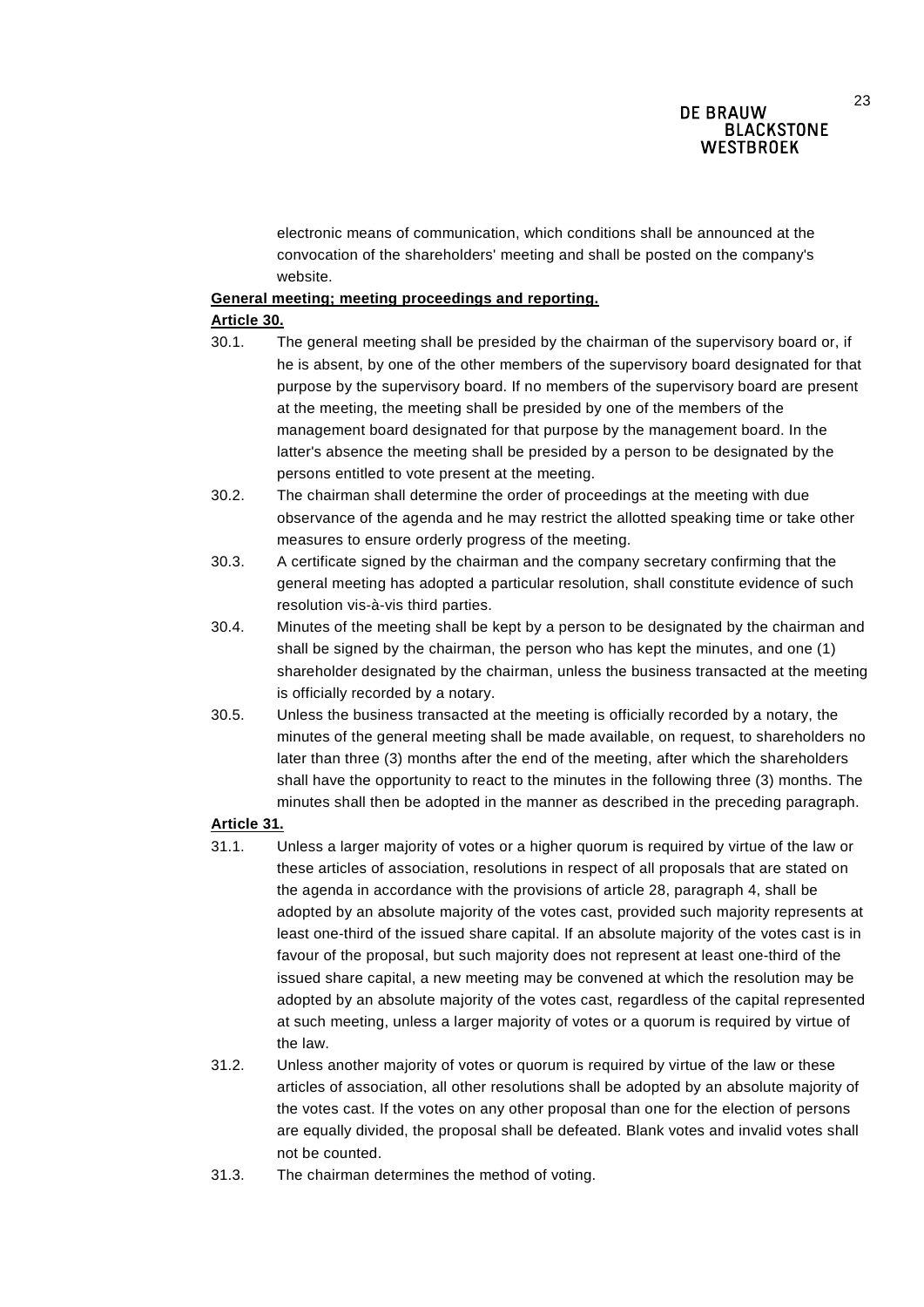31.4. Without prejudice to the provisions of paragraph 1, at an election of persons where more than one (1) person is nominated, the person who receives the absolute majority of votes at the first ballot shall be elected.

If at the first ballot no one has received the absolute majority of votes, a second vote shall be taken between the two (2) persons who received the largest number of votes at the first ballot.

If at the first ballot more than two (2) persons received the largest number of votes, an interim vote shall be taken first to decide which of those persons shall participate in the second ballot.

If at the first ballot one (1) person has received the largest number of votes and the second largest number of votes is equally divided between two (2) or more persons, an interim vote shall be taken first to decide which of the latter persons shall participate in the second ballot.

If the votes are equally divided at an interim ballot or second ballot, a drawing of lots shall decide.

- 31.5. Any and all disputes with regard to voting for which neither the law nor the articles of association provide shall be decided by the chairman of the meeting.
- 31.6. The ruling pronounced by the chairman of the meeting in respect of the outcome of any vote taken at a general meeting shall be decisive. The same shall apply to the contents of any resolution passed, to the extent pronounced by the chairman the correctness of that ruling is contested, another vote shall be taken if so desired by the majority or - if the original vote was not taken on a poll or by a secret ballot - by any one (1) person present who is entitled to vote. Such new vote shall override the legal consequences of the original vote.

### **Article 32.**

- 32.1. Each amount of shares equal to the nominal value of a common share shall carry the right to cast one vote.
- 32.2. No votes may be cast at the general meeting in respect of shares which are held by the company or any of its subsidiaries, nor in respect of shares the depositary receipts for which are held by the company or by any of its subsidiaries. Usufructuaries and pledgees of shares which belong to the company or its subsidiaries shall not be excluded from the right to vote if the right of usufruct or pledge was created before the shares concerned were held by the company or a subsidiary of the company. The company or a subsidiary of the company may not cast votes for shares in respect of which the company or the subsidiary holds a right of pledge or usufruct.
- 32.3. For the purpose of determining how many shareholders are voting and are present or represented, or how much of the capital is provided or represented, no account shall be taken of shares in respect whereof the law stipulates that no votes can be cast for them.

### **Article 33.**

Shareholders may exercise their voting rights even though the resolution to be voted on would grant them any right against the company or release them from any obligation towards the company which they would have by virtue of their relation to the company in any other capacity than as a shareholder of the company.

### **Article 34.**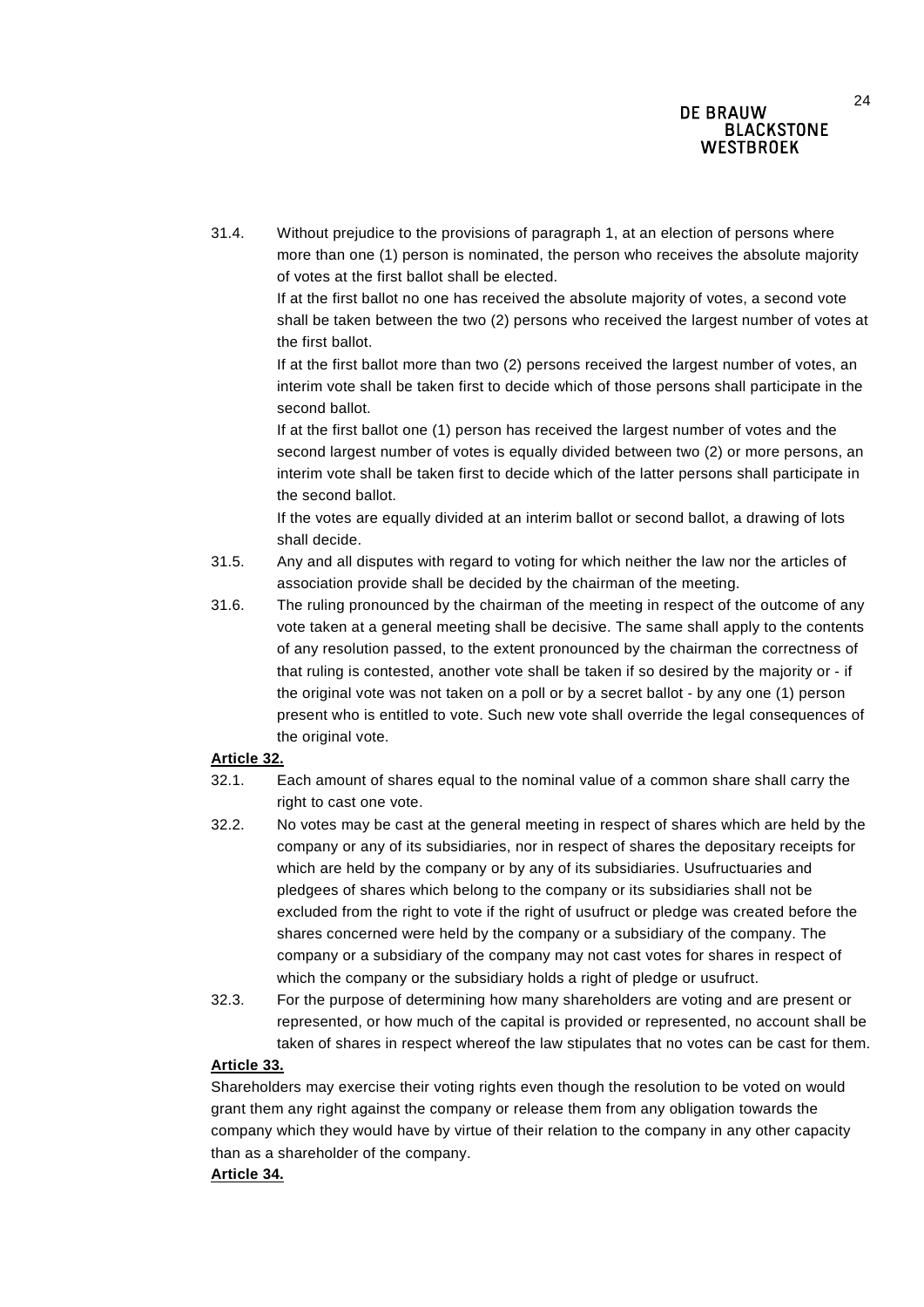- 34.1. Members of the management board and members of the supervisory board shall have admission to the general meetings. They shall have an advisory vote at the general meetings.
- 34.2. Furthermore, admission shall be given to the persons whose attendance at the meeting is approved by the chairman.

## **Meetings of holders of shares of a particular class.**

## **Article 35.**

35.1. Meetings of holders of shares of a particular class or classes shall be held as frequently and whenever such a meeting is required by virtue or any statutory regulation or any regulation in these articles of association.

Meetings as referred to in the previous paragraph may be convoked by the management board, by the supervisory board, and by one (1) or more shareholders and/or holders of depositary receipts who jointly represent at least one-tenth of the capital issued and outstanding in shares of the class concerned.

35.2. The provisions of articles 25 and 27 through 33 shall apply mutatis mutandis, provided that paragraph 1 of article 28 and paragraphs 1 and 2 of article 29 shall not apply to meetings of holders of cumulative preferred shares and meetings of holders of shares of a series of financing preferred shares. Those meetings shall be convoked by means of letters sent by registered post or by regular post.

## **External auditor.**

## **Article 36.**

- 36.1. The company shall instruct a chartered accountant (the "external auditor") to examine the annual accounts drawn up by the management board to determine whether the annual accounts satisfy the requirements imposed by and pursuant to the law, and further to ascertain whether, as far as he is able to judge, the annual report has been drawn up in accordance with the requirements imposed by and pursuant to the law and is consistent with the annual accounts, and whether the other particulars required by law have been added to the aforesaid documents.
- 36.2. The body authorised to so instruct the external auditor shall be the general meeting. If the general meeting fails to give instruction to an external auditor the supervisory board shall have the power to do so, or, if the supervisory board fails to give the instruction, the management board shall have the power to do so.
- 36.3. The selection of the external auditor shall not be restricted by any nomination; the instruction may only be cancelled for good reasons with due observance of section 2:393 subsection 2 of the Dutch Civil Code by the general meeting or by the body who gave the instruction. Furthermore, if the instruction was given by the management board it may be cancelled by the supervisory board.
- 36.4. If the external auditor so requires, the general meeting shall hear the external auditor with respect to the cancellation of his instruction or the intent of cancellation announced to him.
- 36.5. The external auditor may be questioned by participants in the general meeting in relation to his statement on the fairness of the annual accounts. The external auditor shall therefore be invited to attend the general meeting and be entitled to address this meeting.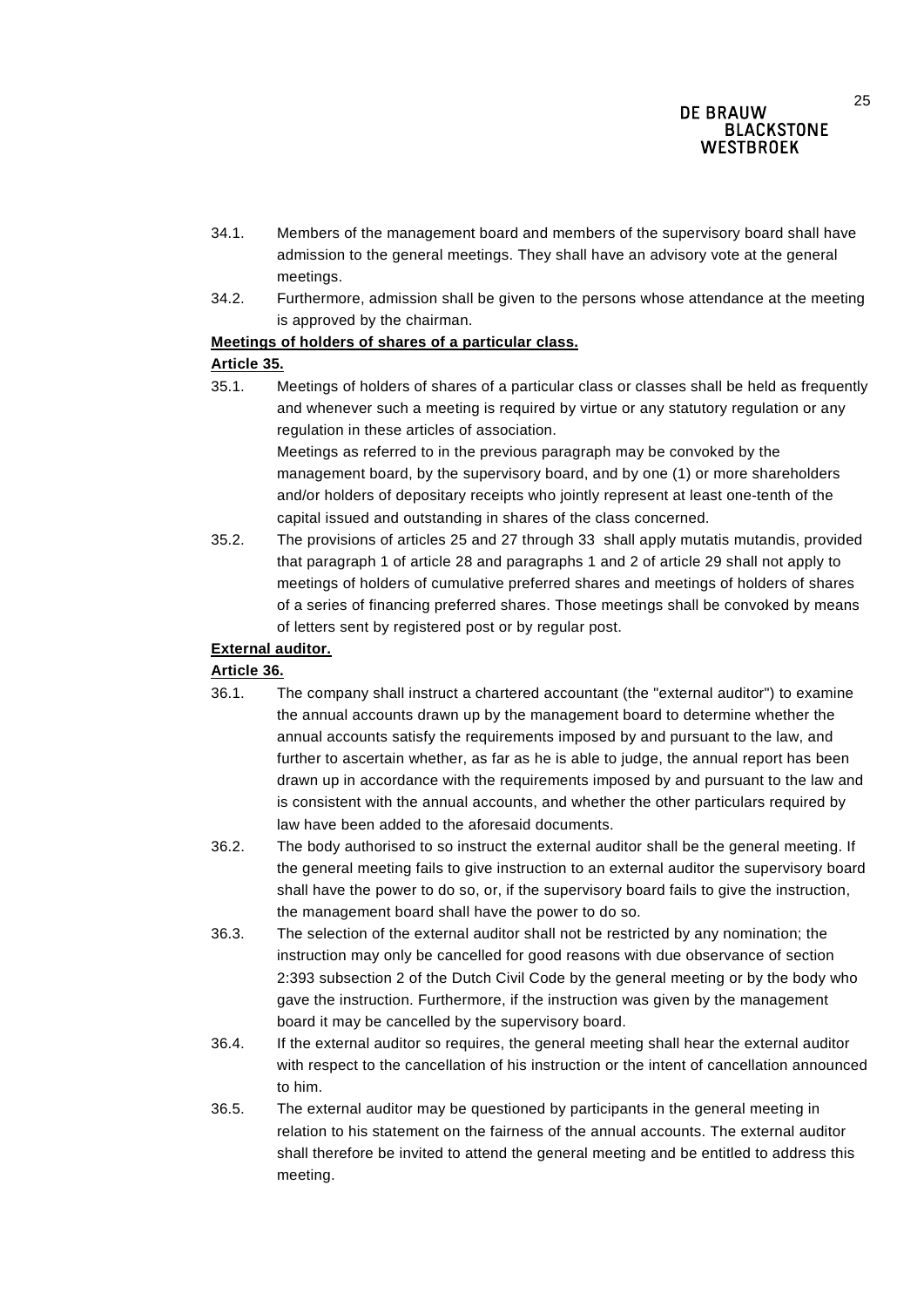- 36.6. The external auditor shall report his findings to the supervisory board and to the management board and he shall set out the result of his audit in a certificate.
- 36.7. The external auditor shall in any event attend the meeting of the supervisory board, at which the report of the external auditor with respect to the audit of the annual accounts is discussed.

## **Financial year, annual report and annual accounts.**

## **Article 37.**

- 37.1. The financial year of the company shall end on the Sunday nearest to the thirty-first of December of the calendar year, and the next financial year shall begin on the next following Monday.
- 37.2. Each year, within the period prescribed by or pursuant to the law, the management board makes generally available: the annual accounts, the annual report, the auditor's statement and the other information to be made generally available with the annual accounts by or pursuant to a statutory obligation.
- 37.3. The management board shall explain, in a separate chapter of the annual report, the principles of the corporate governance structure of the company. The management board shall state in the explanatory notes to the annual accounts, in addition to the information to be included pursuant to section 383d of Book 2 of the Dutch Civil Code, the value of any options granted to the management board and the personnel and shall indicate how this value is determined. The management board shall provide a survey of all existing or potential anti-takeover measures in the annual report and shall also indicate in what circumstances it is expected that these measures may be used.
- 37.4. The annual accounts shall be signed by all members of the management board and by all members of the supervisory board. If any of these signatures be missing, the reason for such absence shall be stated on the document concerned.
- 37.5. The company shall publish its semi-annual and quarterly figures within the time limits prescribed by or pursuant to the law.

# **Article 38.**

The granting of discharge of the annual accounts by the general meeting, as mentioned in article 26, paragraph 3, shall constitute a discharge and release from liability of the members of the management board for their management and of the members of the supervisory board for their supervision and verification insofar as these acts of management, supervision and verification are demonstrated by the documents submitted, all this without prejudice to the provisions of sections 138 and 149 of Book 2 of the Dutch Civil Code.

## **Profit and loss. Distributions.**

# **Article 39.**

- 39.1. The company may make distributions on shares only to the extent that its shareholders' equity exceeds the sum of the paid-in and called-up part of the capital and the reserves which must be maintained by law.
- 39.2. Distributions of profit, meaning the net earnings after taxes shown by the adopted annual accounts, shall be made after the determining of the annual accounts from which it appears that they are justified, entirely without prejudice to any of the other provisions of these articles of association.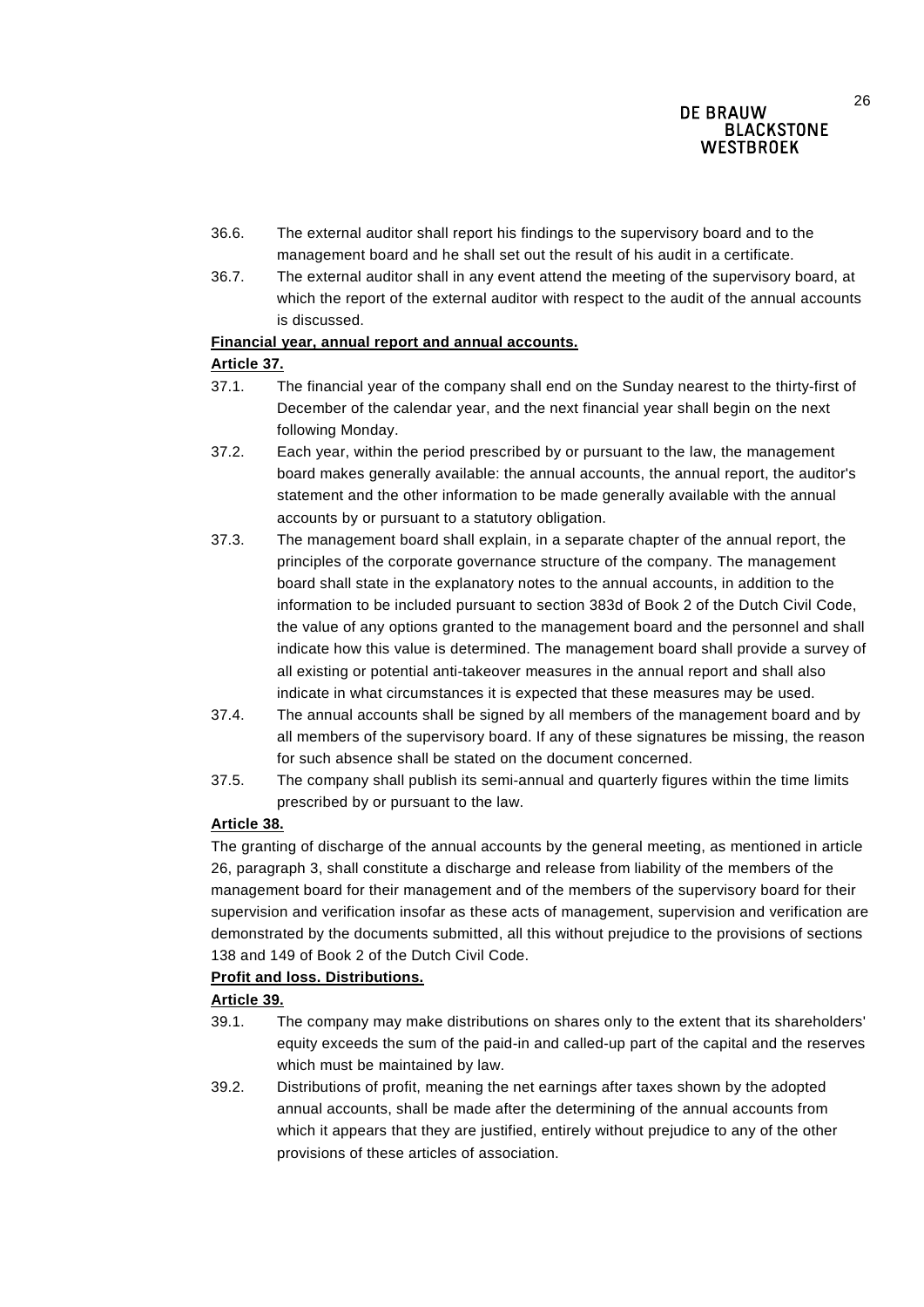- 39.3. a. A dividend shall be paid out of the profit, if available for distribution, first of all on the cumulative preferred shares, based on the percentage, mentioned immediately below, of the amount called up and paid in on those shares. This percentage shall be equal to the average percentage of the basic refinancing transaction interest rate (*basis-herfinancieringstransactierente*) of The European Central Bank – measured by the number of days during which that rate was in force in the financial year over which the dividend is paid, increased by two and one tenth (2.1) percentage point and increased by the average interest surcharge rate - likewise measured by the number of days during which that rate was in force - as applied by the credit institution in the Netherlands which, according to its balance sheet total as at the close of the financial year immediately preceding the financial year over which the dividend is paid, is the largest credit institution in the Netherlands. This is applicable provided that, if the percentage as referred to in the last sentence - after having been determined in the manner stated above - is less than five and seventy-five hundredth percent (5.75%), the percentage referred to in the previous sentence, shall be five and seventy-five hundredth percent (5.75%).
	- b. If in the financial year over which the aforesaid dividend is paid the amount called up and paid in on the cumulative preferred shares has been reduced or, pursuant to a resolution to make a further call on said shares, has been increased, the dividend shall be reduced or, if possible, increased by an amount equal to the aforesaid percentage of the amount of such reduction or increase, as the case may be, calculated from the date of the reduction or, as the case may be, from the date when the further call on the shares was made.
	- c. If and to the extent that the profit is not sufficient to pay in full the dividend referred to under a. of this paragraph, the deficit shall be paid to the debit of the reserves, provided that doing so shall not be in violation of paragraph 1 of this article.

If and to the extent that the dividend referred to under a. of this paragraph cannot be paid to the debit of the reserves either, the profits earned in subsequent years shall be applied first towards making to the holders of cumulative preferred shares such payment as will fully clear the deficit, before the provisions of the following paragraphs of this article can be applied. No further dividends on the cumulative preferred shares shall be paid than as stipulated in this article, in article 40 and in article 44. Interim dividends paid over any financial year in accordance with article 40 shall be deducted from the dividend paid by virtue of this paragraph 3.

d. If the profit earned in any financial year has been determined and in that financial year one (1) or more cumulative preferred shares have been cancelled against repayment, the persons who were the holders of those shares shall have an inalienable right to payment of dividend as described below. The amount of profit, if available for distribution, to be distributed to the aforesaid persons shall be equal to the amount of the dividend to which by virtue of the provision under a. of this paragraph they would be entitled if on the date of determination of the profit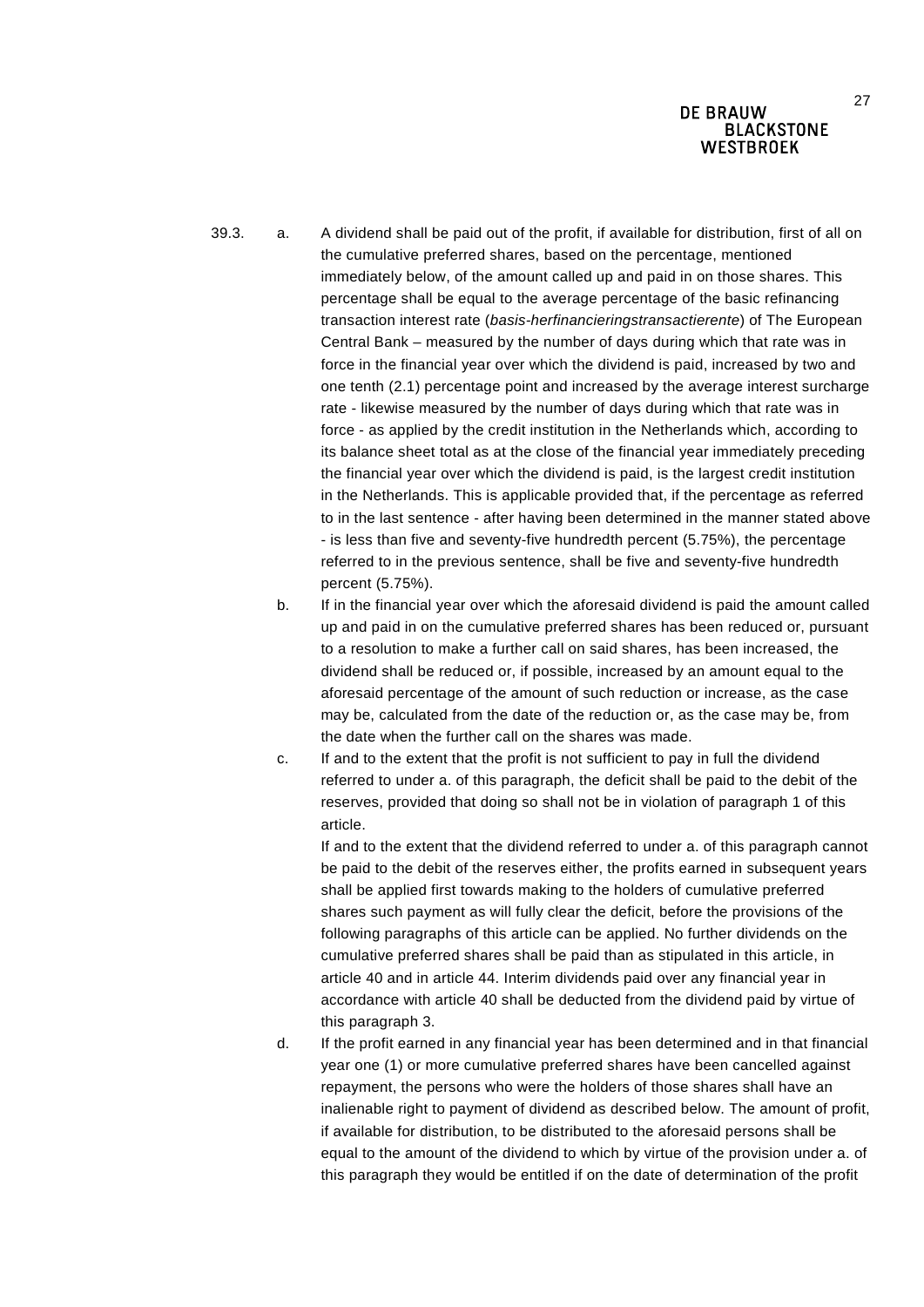they had still been the holders of the aforesaid cumulative preferred shares, calculated on the basis of the period during which in the financial year concerned said persons were holders of said shares, this dividend to be reduced by the amount of any interim dividend paid in accordance with article 40.

e. If in the course of any financial year cumulative preferred shares have been issued, with respect to that financial year the dividend to be paid on the shares concerned shall be reduced pro rata to the day of issue of said shares.

- 39.4. a. Subsequently, if possible, on each share of financing preferred shares of a series shall be paid a dividend equal to a percentage referred to in the following sentence multiplied by the amount paid in on that share after that amount has been increased by the premium paid on that share of financing preferred shares at the beginning of the financial year in question. The percentage referred to in the previous sentence shall be equal to the arithmetical average of the Euro SWAP rate over the last three (3) days preceding the day when the first share of financing preferred shares of the series concerned was issued, increased by any mark-up, not to exceed three hundred (300) basis points, depending on the then prevailing market conditions, determined by the management board and approved by the supervisory board, which mark-up may vary with each individual series, entirely without prejudice to the provisions of paragraph 10 of this article. The dividend to be paid on each share of financing preferred shares of a series will be calculated on the basis of the ratio thirty/three hundred and sixty (30/360) (thirty days per month, three hundred and sixty days per year) multiplied by the percentage referred to in the previous sentence and calculated by the aforesaid method.
	- b. Euro SWAP rate means the ten (10) year Euro SWAP rate as published on 'Reuters Telerate', page ISDAFIX2 (or a replacing page) based on Euribor (European Interbank Offered Rate) mid rate. If the preceding publication no longer takes place, Euro SWAP rate means the latest determined price of ten (10) year Euro SWAP rate as published on 'Bloomberg ticker' EUSA10 <INDEX> HP <GO>. If the preceding Euro SWAP is no longer published in the manner as mentioned before, the percentage referred to in sub-paragraph a shall be equal to the arithmetical average of the effective yield on the government loans as referred to in article 46 and to be calculated in accordance with the provisions of article 46.
	- c. As of the day when ten (10) years have passed since the date on which a financing preferred share of a series was first issued, and subsequently every ten (10) years thereafter the dividend percentage of financing preferred shares of the series concerned shall be adjusted to the then effective percentage referred to in the sub-paragraph a, calculated by the aforesaid method, and may be increased by any mark-up not to exceed three hundred (300) basis points, depending on the then prevailing market conditions, determined by the management board and approved by the supervisory board, which mark-up may vary with each individual series, entirely without prejudice to the provisions of paragraph 10 of this article.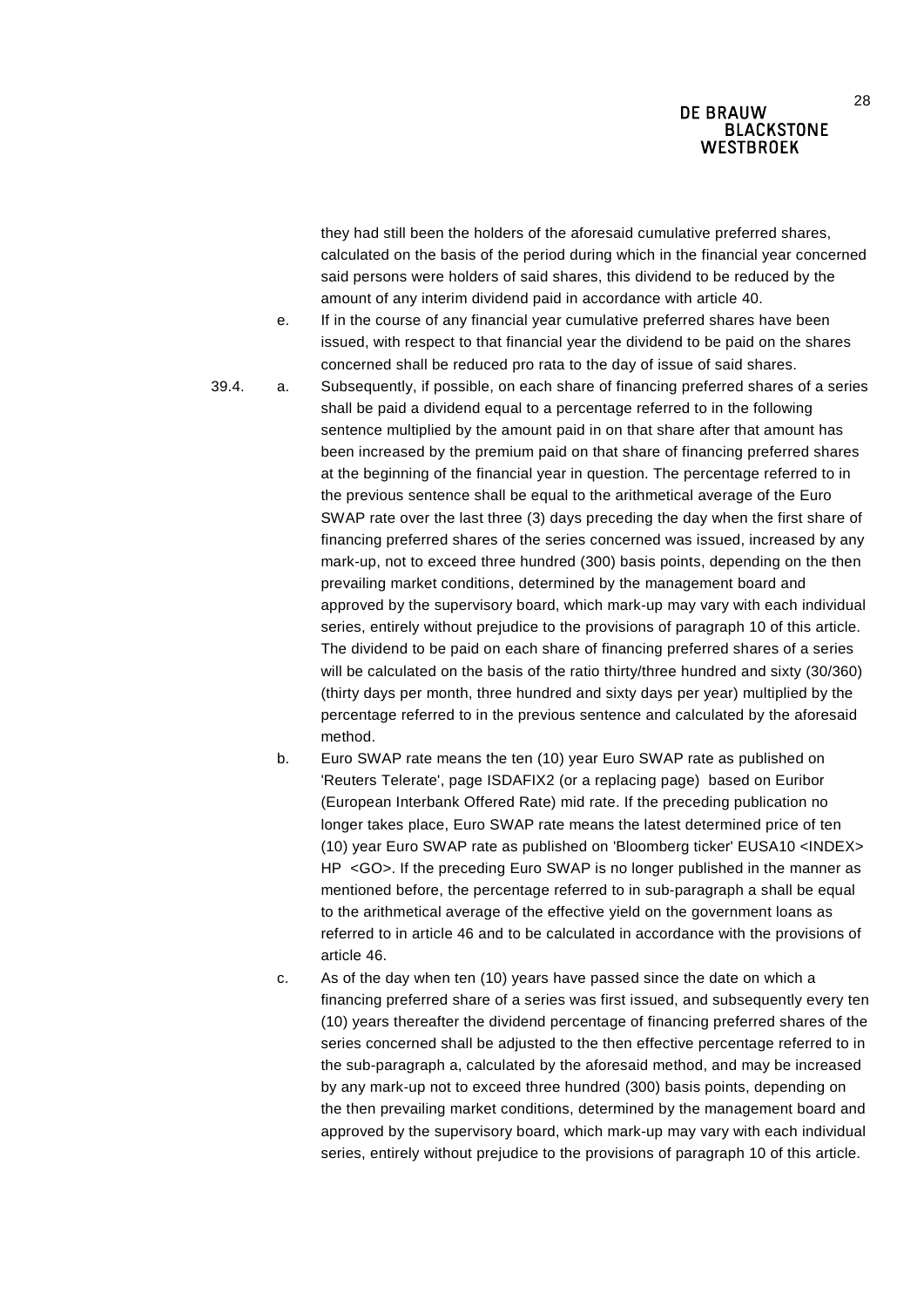If the dividend percentage has been adjusted in the course of a financial year, then for the purposes of calculating the dividend over that financial year the applicable rate until the date of adjustment shall be the percentage in force prior to that adjustment and the applicable rate after the date of adjustment shall be the altered percentage.

d. If and to the extent that the profit is not sufficient to pay in full the dividend referred to in this paragraph 4, the deficit shall be paid to the debit of the reserves, provided that doing so shall not be in violation of paragraph 1 of this article. If and to the extent that the dividend referred to under a. cannot be paid to the debit of the reserves either, the profits earned in subsequent years shall be applied first towards making to the holders of financing preferred shares such payment as will fully clear the deficit, before the provisions of the following paragraphs of this article can be applied. In the implementation of the provisions of this sub-paragraph d. the holders of the various series of financing preferred shares shall be treated equally.

No further dividends on the financing preferred shares shall be paid than as stipulated in this article, in article 40 and in article 44; interim dividends paid over any financial year in accordance with article 40 shall be deducted from the dividend paid by virtue of this paragraph 4.

- e. If in the financial year over which the aforesaid dividend is paid the amount paid in on the financing preferred shares of a particular series has been reduced, the dividend shall be reduced by an amount equal to the percentage, as referred to hereinabove, of the amount of the reduction calculated from the date of the reduction.
- f. If the profit earned in any financial year has been determined and in that financial year one or more financing preferred shares have been cancelled against repayment, the persons who as shown by the shareholders register referred to in article 9 were the holders of those financing preferred shares at the time of that cancellation shall have an inalienable right to payment of dividend as described below. The amount of profit, if available for distribution, to be distributed to the aforesaid persons shall be equal to the amount of the dividend to which by virtue of the provisions of this paragraph each such holder of financing preferred shares would be entitled if on the date of determination of the profit he had still been the holder of the aforesaid financing preferred shares, calculated on the basis of the period during which in the financial year concerned he was holder of said shares, this dividend to be reduced by the amount of any interim dividend paid in accordance with article 40.
- g. If in the course of any financial year financing preferred shares have been issued, with respect to that financial year the dividend to be paid on the financing preferred shares concerned shall be reduced pro rata to the day of issue of said shares.
- h. If in the course of any financial year financing preferred shares are converted into common shares, the right to dividend that a holder of financing preferred shares has, shall continue to exist on all shares of the relevant series until the moment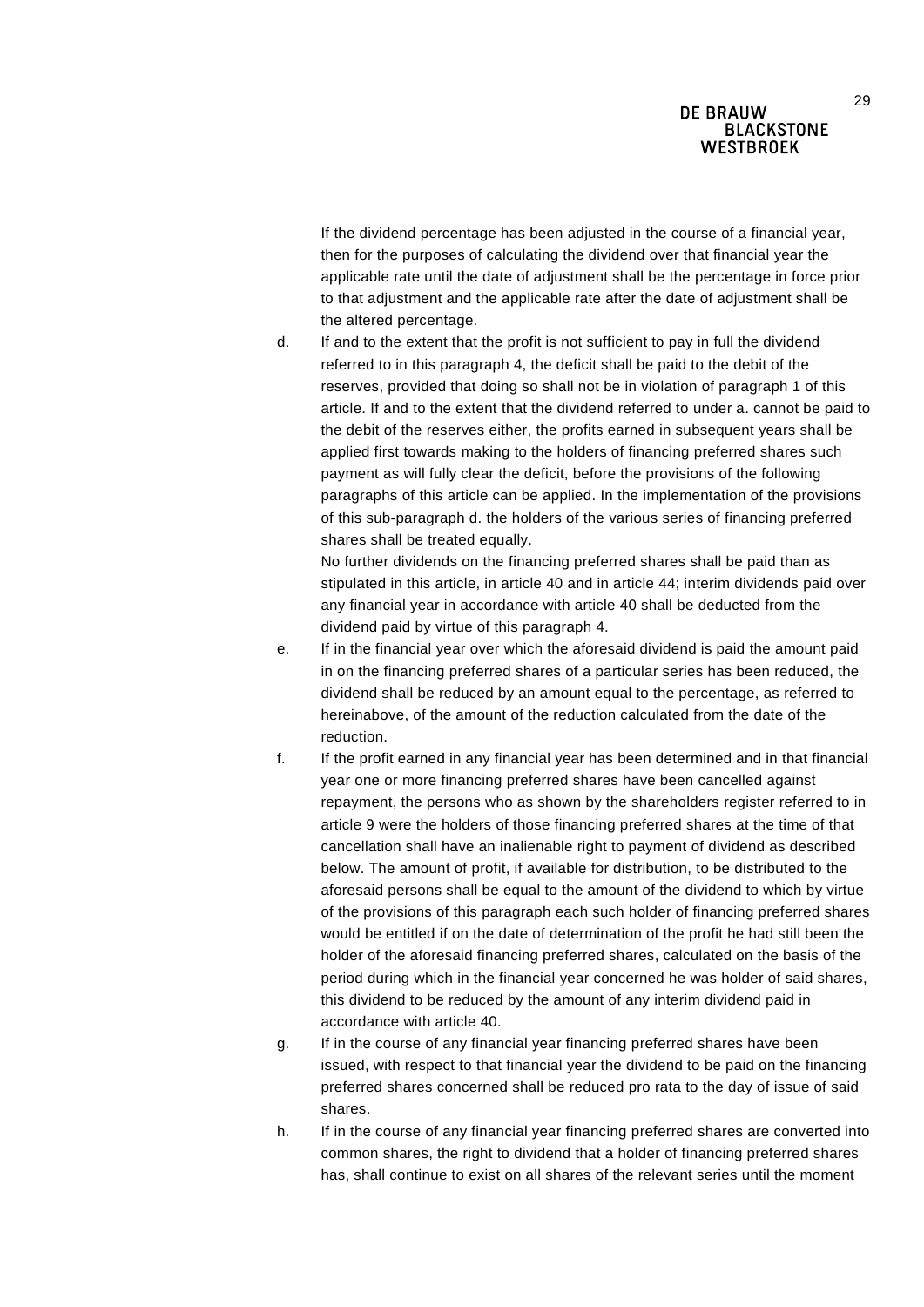of conversion in the relevant financial year. Distribution of the dividend as mentioned in the previous sentence shall take place after the adoption of the annual accounts of the financial year in which the conversion took place, with due observance of the other provisions in these articles of association in respect of distributions.

- 39.5. Any amount remaining out of the profit, after application of paragraphs 3 and 4, shall be carried to reserve as the supervisory board, in consultation with the management board, may deem necessary and with due observance of the policy of the company on additions to reserves and on dividends.
- 39.6. The profit remaining after application of paragraphs 3, 4 and 5 shall be at the disposal of the general meeting, which may resolve to carry it to reserve or to distribute it among the holders of common shares.
- 39.7. On a proposal of the management board made with the approval of the supervisory board, the general meeting may resolve to distribute to the holders of common shares a dividend in the form of common shares in the capital of the company.
- 39.8. Subject to the other provisions of this article the general meeting may, on a proposal made by the management board with the approval of the supervisory board, resolve to make distributions to the holders of common shares to the debit of one (1) or several reserves which the company is not prohibited from distributing by virtue of the law.
- 39.9. No dividends shall be paid to the company on shares which the company itself holds in its own capital or the depositary receipts issued for which are held by the company, unless such shares or depositary receipts are encumbered with a right of usufruct or pledge.
- 39.10. Any change to an addition as referred to in paragraph 4 under a. and c. in relation to an addition previously determined by the management board with the approval of the supervisory board shall require the approval of the meeting of holders of financing preferred shares of the series concerned. If the approval is withheld the previously determined addition shall remain in force.
- 39.11. If the company has made a loss after the end of a financial year, the supervisory board, in consultation with the management board, shall decide on the treatment of the loss.

# **Interim distributions.**

### **Article 40.**

- 40.1. Subject to the prior approval of the supervisory board the management board may resolve to make interim distributions to the shareholders or to holders of shares of a particular class or series if an interim statement of assets and liabilities shows that the requirement of paragraph 1 of article 39 has been met and with due observance of the policy of the company on additions to reserves and on dividends.
- 40.2. The interim statement of assets and liabilities shall relate to the condition of the assets and liabilities on a date no earlier than the first day of the third month preceding the month in which the resolution to distribute is published. It shall be prepared on the basis of generally acceptable valuation methods. The amounts to be reserved under the law and the articles of association shall be included in the statement of assets and liabilities. It shall be signed by the members of the management board. If one or more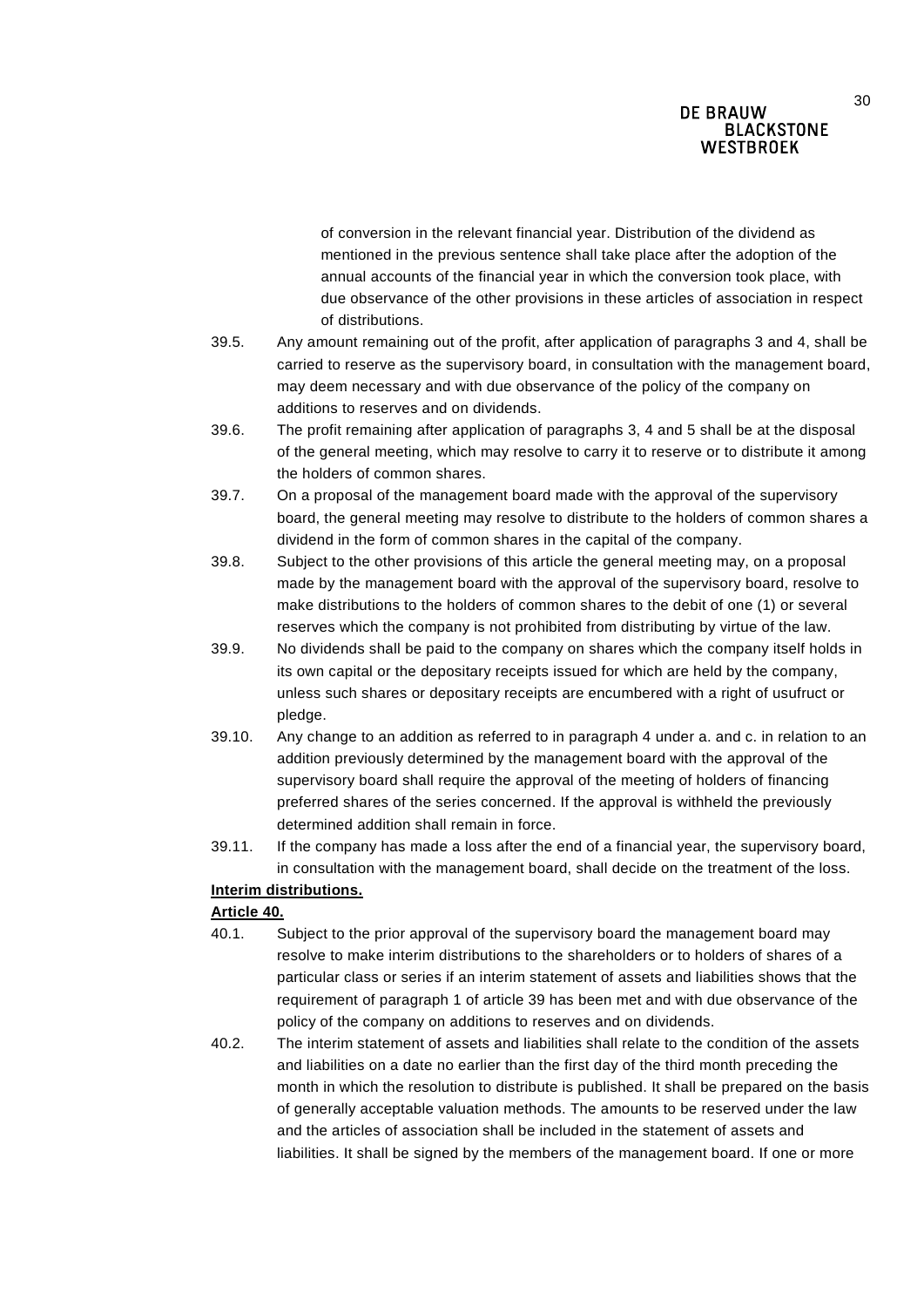of their signatures are missing, this absence and the reason for this absence shall be stated.

- 40.3. In the event that cumulative preferred shares are cancelled against repayment, on the day of such repayment a dividend on the cancelled cumulative preferred shares shall be paid, calculated in accordance with the provisions of paragraph 3 of article 39 and over the period over which until the date of repayment no earlier distribution as referred to in the first sentence of paragraph 3 of article 39 has been made, all this provided that the requirement of paragraph 1 of article 39 has been met as demonstrated by an interim statement of assets and liabilities as referred to in paragraph 2.
- 40.4. In the event that all issued and outstanding shares of one (1) or several series of financing preferred shares are cancelled against repayment, on the day of such repayment a dividend shall be paid, this dividend to be equal to the premium paid on the share concerned at its issue increased by a distribution to be calculated in accordance with the provisions of paragraph 4 of article 39 and over the period over which until the date of repayment no earlier distribution as referred to in the first sentence of paragraph 4 of article 39 has been made, all this provided that the requirement of paragraph 1 of article 39 has been met as demonstrated by an interim statement of assets and liabilities as referred to in paragraph 2.

### **Article 41.**

- 41.1. Any proposal for distribution of dividend on shares and any resolution to distribute an interim dividend shall immediately be published by the management board in the manner as prescribed by or pursuant to the law. The publication shall specify the date when and the place where the dividend shall be payable or - in the case of a proposal for distribution of dividend - is expected to be made payable.
- 41.2. Dividends shall be payable no later than thirty (30) days after the date when they were declared, unless the body declaring the dividend determines a different date.
- 41.3. Dividends which have not been claimed upon the expiry of five (5) years and one (1) month after the date when they became payable shall be forfeited to the company and shall be added to the general reserve.
- 41.4. The management board may determine that distributions on shares shall be made payable either in euro or in another currency, whichever the shareholder may select.

#### **Amendment of the articles of association.**

#### **Article 42.**

- 42.1. Any and all provisions of these articles of association may be amended by the general meeting with due observance of the provisions of the law and these articles of association.
- 42.2. A resolution to amend these articles of association shall be adopted by an absolute majority of the votes cast, if such majority represents at least one- third of the issued share capital, unless the proposal to amend these articles of association was made by the management board, with the approval of the supervisory board, in which case the resolution shall be adopted by an absolute majority of votes, without a quorum being required. If an absolute majority of the votes cast is in favour of the resolution to amend these articles of association, - such resolution not being based on a proposal thereto by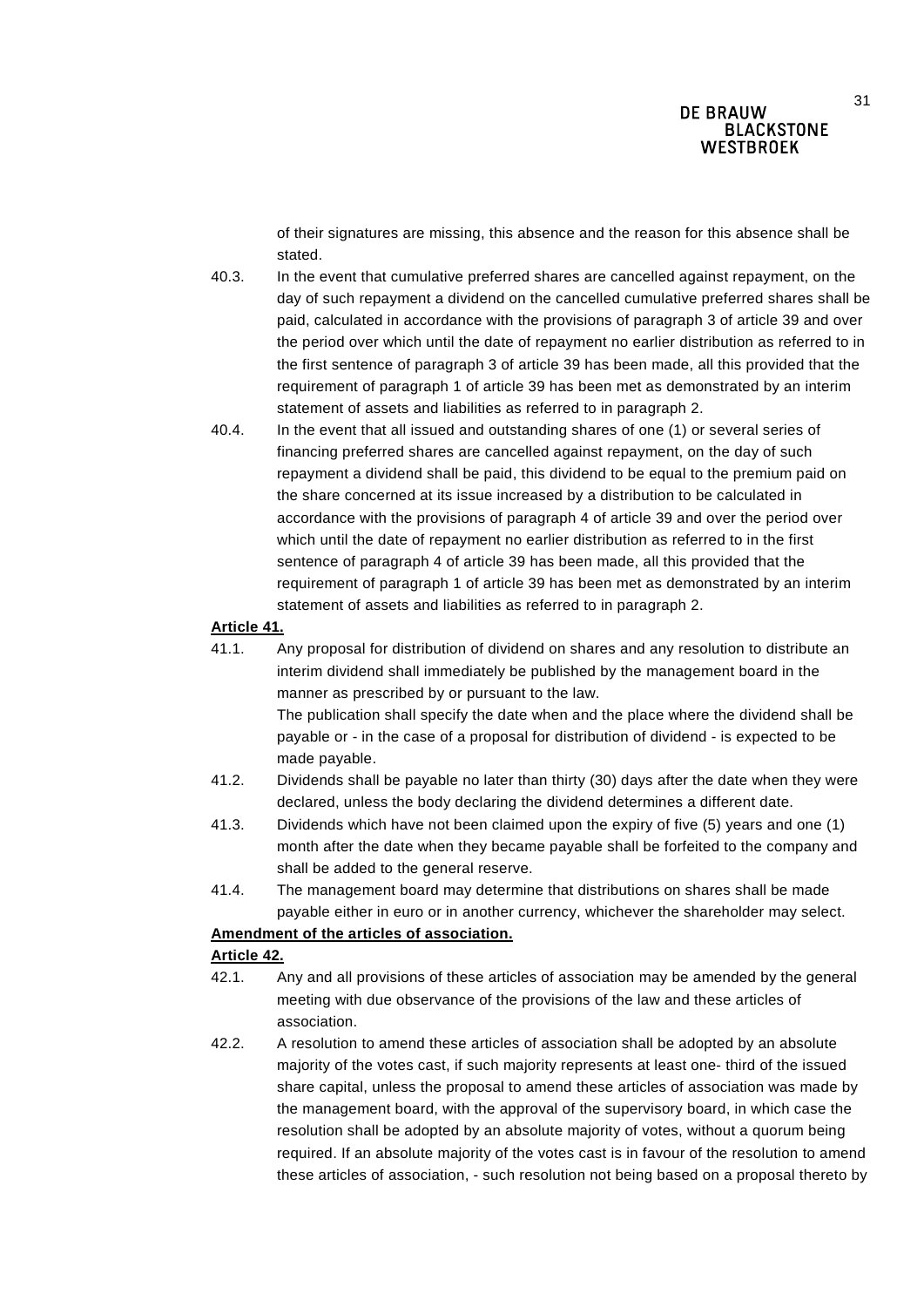the management board -, but such majority does not represent at least one-third of the issued share capital, a new meeting may be convened at which the resolution may be passed by an absolute majority of the votes cast, regardless of the proportion of the capital represented at such meeting.

- 42.3. A proposal to amend the articles of association whereby any change would be made in the rights which vest in the holders of shares of a particular class in their capacity as such shall require the prior approval of the meeting of holders of shares of that particular class.
- 42.4. If a proposal to amend the articles of association is to be made to the general meeting, this must always be stated in the notice convoking the general meeting at which that proposal is to be considered, and at the same time a copy of the proposal, containing the proposed amendment verbatim, must be placed with the notice on the company's website.

#### **Winding up.**

#### **Article 43.**

- 43.1. A resolution to wind up the company may be adopted only by the general meeting on a proposal of the management board made with the approval of the supervisory board.
- 43.2. If a proposal to wind up the company is to be made to the general meeting, this must always be stated in the notice convoking the general meeting at which that proposal is to be considered.

### **Liquidation.**

### **Article 44.**

- 44.1. If no other liquidator has been appointed by the court, the liquidation of the assets of the company shall be carried out by the management board under the supervision of the supervisory board, unless the supervisory board should appoint one or several liquidators. The general meeting, acting on a proposal of the supervisory board, shall determine the remuneration to be paid to the liquidators jointly and the remuneration to be paid to the supervisory board.
- 44.2. The liquidation shall further be carried out in accordance with the provisions of these articles of association and the applicable statutory provisions.
- 44.3. Pending the liquidation the provisions of these articles of association shall remain in force to the fullest possible extent.
- 44.4. The surplus assets of the company remaining after satisfaction of its debts shall be divided, in accordance with the provisions of section 23b of Book 2 of the Dutch Civil Code, as follows:
	- a. firstly, the holders of the cumulative preferred shares shall be paid, if possible, the par value amount of their shares or, if those shares are not fully paid in, the amount paid thereon, that payment to be increased by an amount equal to the percentage, referred to in paragraph 3 of article 39, of the amount called up and paid in on the cumulative preferred shares, calculated over each year or part of a year in the period beginning on the day following the period over which the last dividend on the cumulative preferred shares was paid and ending on the day of the distribution, as referred to in this article, made on cumulative preferred shares;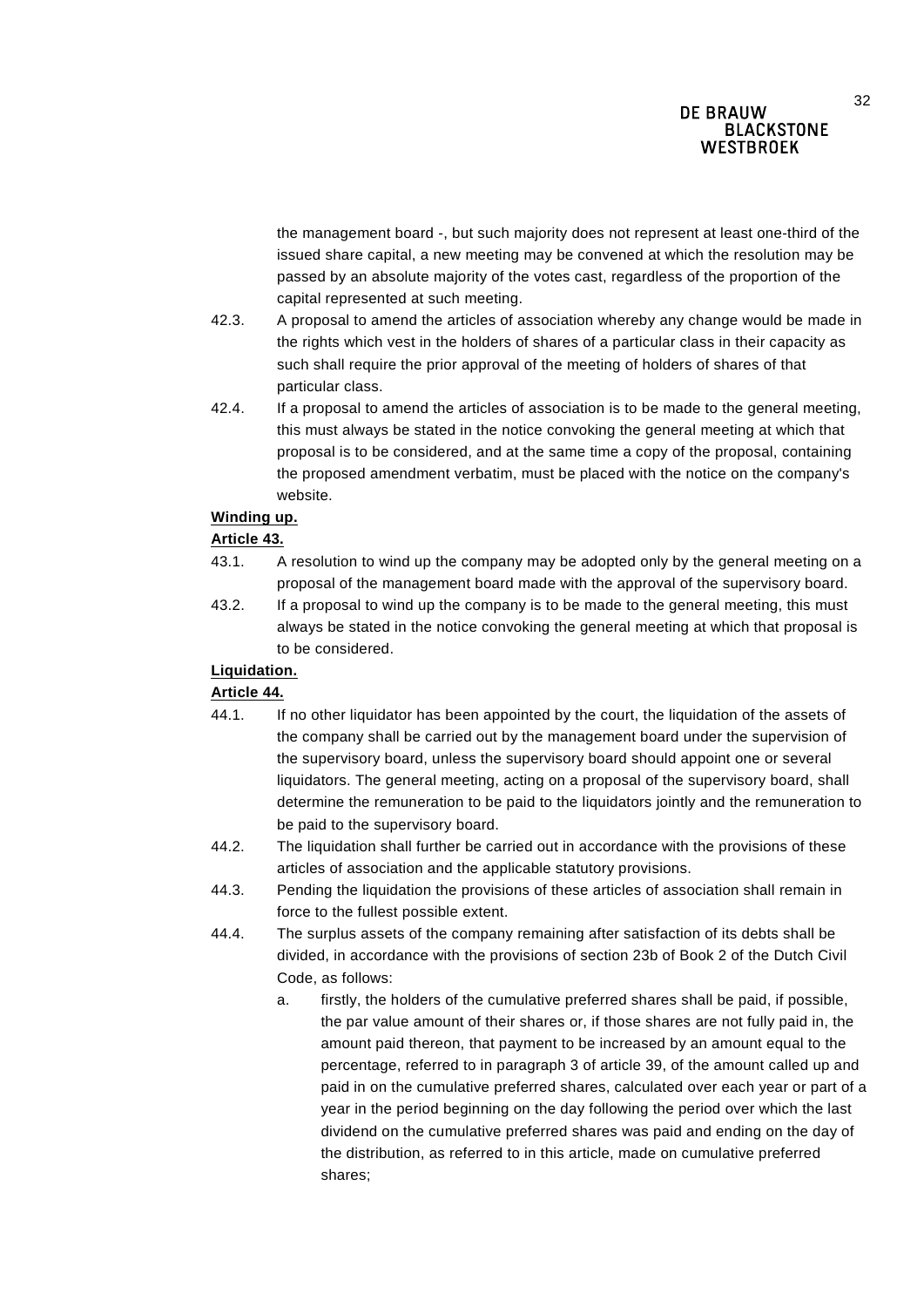b. secondly, the holders of financing preferred shares shall be paid, if possible, the par value amount of their shares increased by the premium paid on the share concerned at its issue, that payment to be increased by an amount equal to the percentage, referred to under a. in paragraph 4 of article 39, on the amounts mentioned there, calculated over the period beginning on the first day of the financial year following the financial year over which the last dividend on those shares was paid and ending on the day of the distribution, as referred to in this article, made on financing preferred shares, always provided that all distributions paid over that period on the financing preferred shares shall be deducted from the distribution pursuant to this sub-paragraph b. If the company's surplus assets are not sufficient to make the distributions as

referred to in this sub-paragraph b., these distributions shall be made to the holders of the financing preferred shares pro rata to the amounts that would be paid if the surplus assets were sufficient for distribution in full;

- c. thirdly, the holders of common shares shall be paid, if possible, the par value amount of their shares, such payment to be increased by a part of the capital surplus to which holders of common shares are entitled, to be divided in proportion to the par value amount of common shares held by each of them;
- d. fourthly, the balance then remaining shall be used to pay to the holders of founders' shares, of which there are one hundred and twenty (120) outstanding, ten percent (10%) of said remaining amount after it has been reduced by that part of the general reserve and of the other reserves created from the allocation of profits by which said reserves exceed the reserves shown on the balance sheet as at the thirty-first of December nineteen hundred and sixty-one, to be divided among the holders of founders' shares in proportion to the number of founders' shares held by each of them; and
- e. finally, the balance, if any, remaining after the payments referred to under a., b., c. and d. shall be for the benefit of the holders of common shares in proportion to the par value amount of common shares held by each of them.

## **Transitional provisions.**

## **Article 45.**

45.1. Where in the articles 39, paragraph 4a, 40, paragraph 4 and 44, paragraph 4b a paid premium is referred to, with regard to shares issued on a date prior to the twenty-first day of July nineteen hundred and ninety-seven, reference is made to the amount that is the result of the following formula:

> $A = B - NLG$  0.25, in which 3 'A' stands for the relevant amount that should be applied in the provision; and

'B' stands for the original amount of paid premium.

45.2. Where in the articles 39, paragraph 42, 40, paragraph 4 and 44, paragraph 4b a paid premium is referred to, with regard to shares issued on a date prior to the date of the amendment to the articles of association of the tenth day of October two thousand, reference is made to the amount that is the result of the following formula:  $A = B - C$ , in which:

'A' stands for the relevant amount that should be applied in the provision;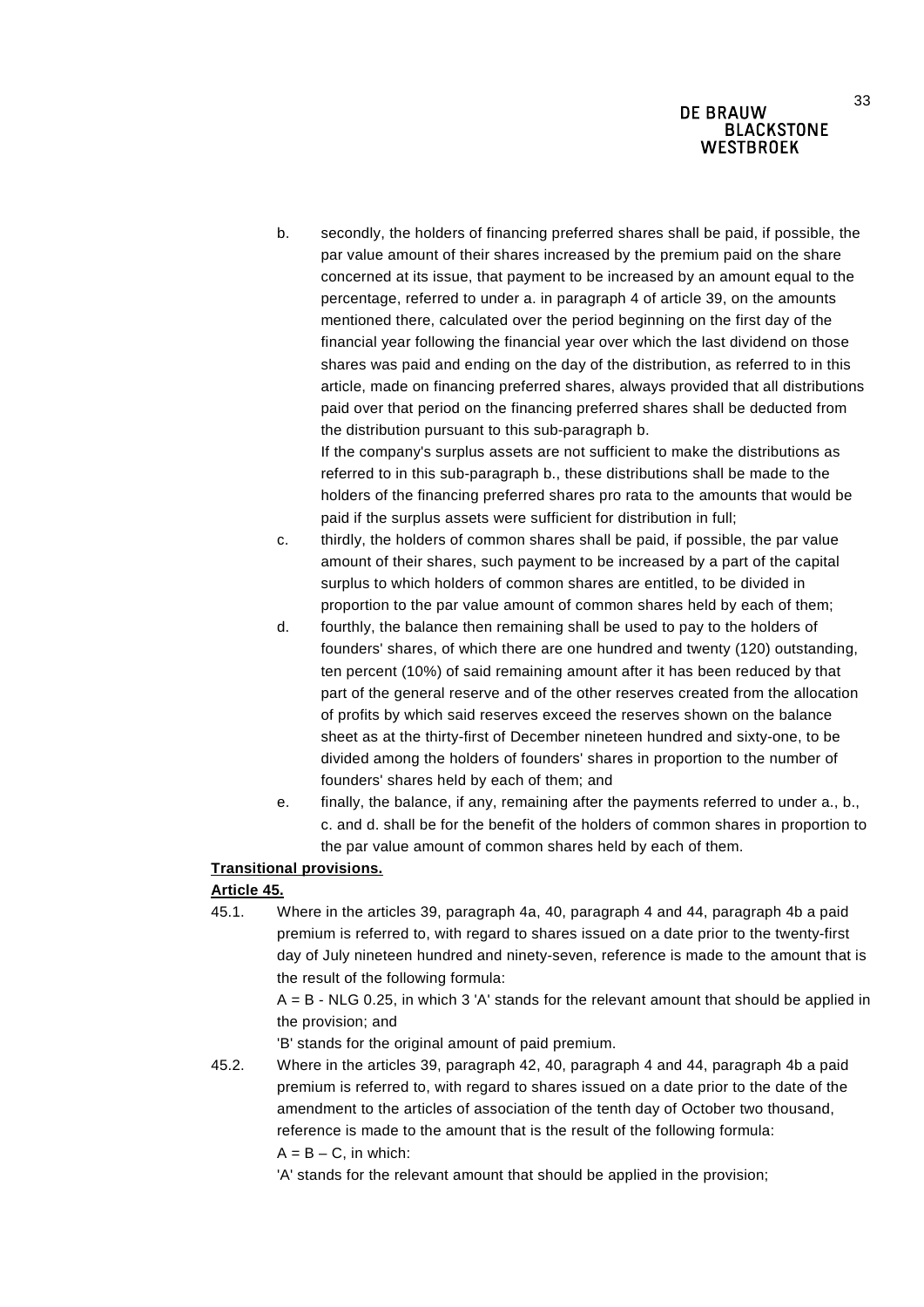'B' stands for the original amount to paid premium, adjusted pursuant to articles 45, paragraph 1, if applicable; and

'C' stands for two and thirty-one hundredth eurocents (EUR 0.0231).

#### **Article 46.**

46.1. Contrary to the provision of paragraph 4 of article 39, the following applies for financing preferred shares which were issued at the time of the amendment of the articles of association of the twenty-sixth day of November two thousand and three. After application of the provision of paragraph 3 of article 39, to persons who as shown by the shareholders register referred to in article 9 were the holders of financing preferred shares at the time of the amendment of the articles of association of the twenty-sixth day of November two thousand and three, if possible, a dividend shall be paid equal to a percentage calculated on the amount paid in on that share after that amount has been increased by the premium paid on the first share of financing preferred shares which was issued of that series, by taking the arithmetical average of the effective yield on the government loans referred to in paragraph 2 of this article, as published by Bloomberg or, if Bloomberg has not published this information, by Reuters over the last ten (10) stock exchange days preceding the day when the first share of financing preferred shares of the series concerned was issued, increased by any mark-up, not to exceed one hundred and fifty (150) basis points, depending on the then prevailing market conditions, determined by the management board and approved by the supervisory board, which mark-up may vary with each individual series, entirely without prejudice to the provisions of paragraph 10 of article 39.

- 46.2. The government loans referred to in paragraph 1, mean the government loans in Dutch guilders to the debit of the Kingdom of the Netherlands with a (remaining) life of nine to ten (9-10) years. If the effective yield on those government loans is not published by Bloomberg or Reuters at the time of calculation of the dividend percentage, the government loans referred to in paragraph 1, shall mean the government loans in Dutch guilders to the debit of the Kingdom of the Netherlands with a (remaining) life as near as possible to a (remaining) life of nine to ten (9-10) years, but with a maximum (remaining) life of ten (10) years, the effective yield of which at the time of calculation of the dividend percentage is published by Bloomberg or Reuters as aforesaid. If these publications are not available or no such government loans are outstanding, the management board may, subject to the approval of the supervisory board, determine a comparable source of information or government loan.
- 46.3. As of the day when ten (10) years have elapsed since the date on which a financing preferred share of a series was first issued, at the time of the amendment of the articles of association of the twenty-sixth day of November two thousand and three and entered into the shareholders register referred to in article 9, and subsequently every ten (10) years thereafter, the dividend percentage of financing preferred shares of the series concerned shall be adjusted in accordance with the provisions of article 39, paragraph 4, subparagraph c, notwithstanding the provisions of article 39, paragraph 10.

46.4 In derogation from the provision of paragraph 4, sub-paragraph b. of article 44, in case of liquidation referred to in this article 44, to persons who as shown by the shareholders register referred to in article 9 were the holders of financing preferred shares issued at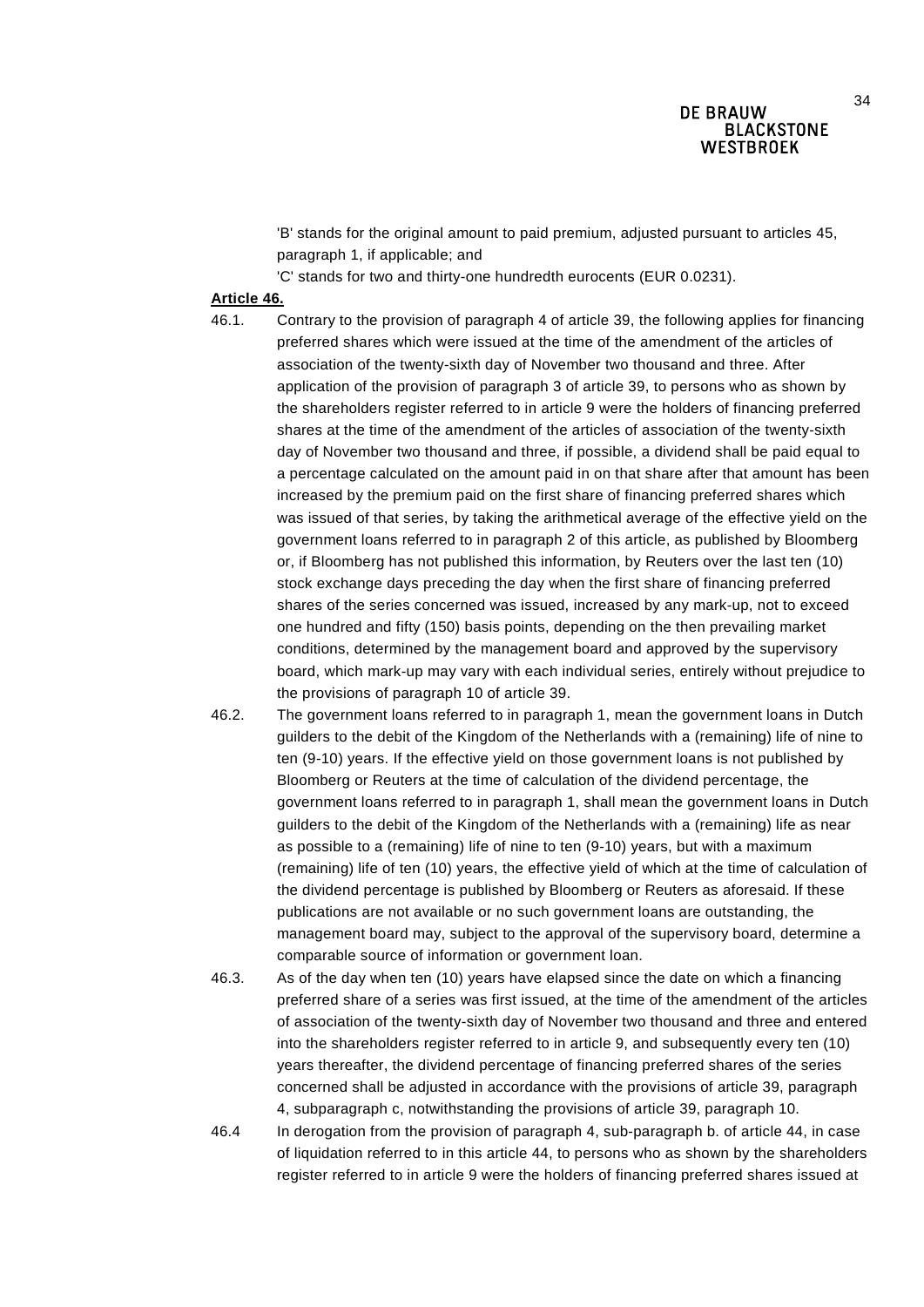the time of the amendment of the articles of association of the twenty-sixth day of November two thousand and three, if possible, the par value amount of their shares shall be paid increased by the premium paid on the share concerned upon its issue, that payment to be increased by an amount equal to the percentage, referred to under paragraph 1. on the amounts mentioned there, calculated over the period beginning on the first day of the financial year following the financial year over which the last dividend on those shares was paid and ending on the day of the distribution, as referred to in article 44, made on financing preferred shares, always provided that all distributions paid over that period on the financing preferred shares shall be deducted from the distribution pursuant to this paragraph 4.

If the company's surplus assets are not sufficient to make the distributions as referred to in this paragraph, these distributions shall be made to the holders of the financing preferred shares pro rata to the amounts that would be paid if the surplus assets were sufficient for distribution in full.

46.5. As of the day when ten (10) years have elapsed since the date on which a financing preferred share of a series was first issued, at the time of the amendment of the articles of association of the twenty-sixth day of November two thousand and three and entered into the shareholders register referred to in article 9, and subsequently every ten (10) years thereafter, the distribution to the holders of the financing preferred shares in case of liquidation as referred to in article 44, shall be made in accordance with the provisions of paragraph 4, sub-paragraph b of this article 44.

#### **Consolidation of shares, fractional shares.**

#### **Article 47.**

47.1. With effect from the amendment to the articles of association of the twenty-second day of August two thousand and seven the common shares with a nominal value of at that time twenty-four eurocent (EUR 0.24) each held immediately prior thereto by a shareholder, were consolidated into such number of common shares with a nominal value of at that time thirty eurocent (EUR 0.30) each, as shall be found by multiplying the total number of common shares with a nominal value at that time of twenty-four eurocent (EUR 0.24) each, held by the respective shareholder immediately prior to this amendment to the articles of association, by four/fifth (0.8), with the further provision that the numerator of a fraction of one (1) common share with a nominal value of at that time thirty eurocent (EUR 0.30) resulting after such multiplication, of which fraction the denominator equals ten (10), designated the number of fractional shares with a nominal value of at that time three eurocent (EUR 0.03), that the respective shareholder also held as of that amendment to the articles of association in connection with the aforementioned consolidation of common shares.

With effect of the amendment to the articles of association of the twenty-seventh day of March two thousand and fourteen (part II) the common shares with a nominal value of at that time one euro and fifty-six eurocent (EUR 1.56) per share and fractional shares with a nominal value of at that time one/tenth (1/10) part of one euro and fifty-six eurocent (EUR 1.56) each held immediately prior thereto by a shareholder, were consolidated into such number of common shares with a nominal value of at that time one euro and sixty-nine eurocent (EUR 1.69) each, as was found by multiplying the total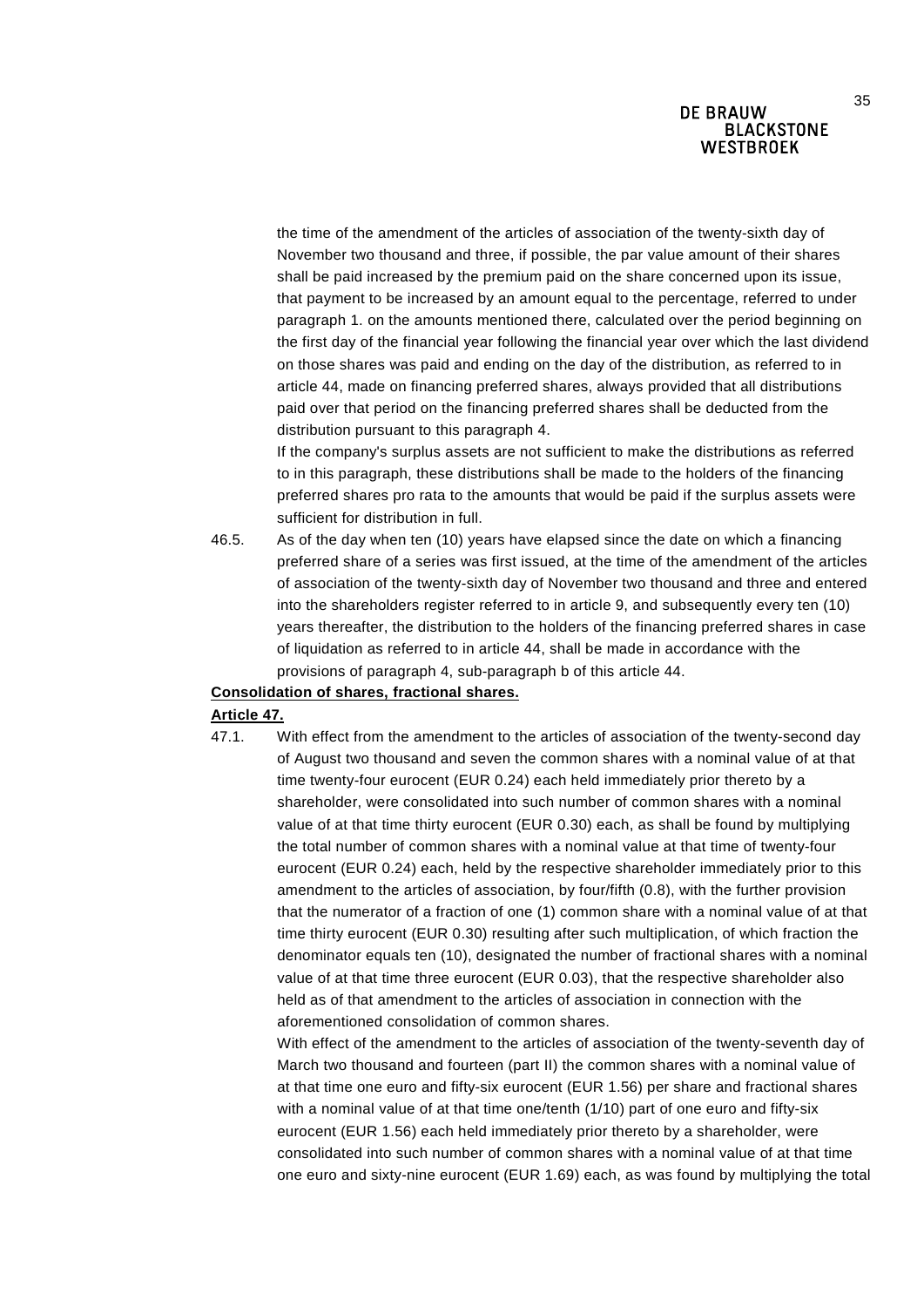number of common shares with a nominal value of at that time one euro and fifty-six eurocent (EUR 1.56) and fractional shares with a nominal value of at that time one/tenth part of one euro and fifty-six eurocent (EUR 1.56) each, held by the respective shareholder immediately prior to that amendment to the articles of association, by twelve/thirteenth (12/13), with the further provision that the numerator of a fraction of one (1) common share with a nominal value of at that time one euro and sixty-nine eurocent (EUR 1.69) resulting after such multiplication, of which fraction the denominator equaled thirteen (13), and which result has been rounded up by fractions of ten (10), designated the number of fractional shares with a claim on one/thirteenth (1/13) part of a common share with a nominal value of at that time one/thirteenth (1/13) part of one euro and sixty-nine eurocent (EUR 1.69) designating that the respective shareholder also held as of that amendment to the articles of association in connection with the aforementioned consolidation of common shares.

With effect from this amendment to the articles of association of the twenty-seventh day of March two thousand and fourteen (part III), in observance of the provisions in this paragraph, every fractional share will represent an entitlement of one/thirteenth (1/13) part of one (1) common share with a nominal value of one eurocent (EUR 0.01) each.

- 47.2. Every fractional share shall be in registered form.
- 47.3. Without prejudice to the other provisions of this article 47, the provisions of Title 4 of Book 2 of the Dutch Civil Code on shares and shareholders shall apply accordingly to fractional shares and holders of fractional shares, to the extent not stipulated otherwise in those provisions.
- 47.4. The provisions of these articles of association with respect to shares and shareholders shall apply accordingly to fractional shares and holders of fractional shares, to the extent not stipulated otherwise in those provisions and paragraphs 5 up to and including 7 of this article 47.
- 47.5. A holder of one or more fractional shares may exercise the meeting and voting rights attaching to a common share with a nominal value of one eurocent (EUR 0.01) together with one or more other holders of one or more fractional shares to the extent the total number of fractional shares held by such holders of fractional shares equals thirteen (13) or a multiple thereof. These rights shall be exercised either by one of them who has been authorized to that effect by the others in writing, or by a proxy authorized to that effect by those holders of fractional shares in writing.
- 47.6. Every holder of a fractional share is entitled to one/thirteenth (1/13) part of the (interim) dividend and any other distribution to which the holder of one common share with a nominal value of one eurocent (EUR 0.01) is entitled.
- 47.7. In the event the holder of one or more fractional shares acquires such number of fractional shares that the total number of fractional shares held by him at least equals thirteen (13), then each time thirteen (13) fractional shares held by him shall by operation of law be consolidated into one common share with a nominal value of one eurocent (EUR 0.01).
- 47.8. This article and its heading shall (under renumbering of the articles included in the articles of association after this article and the references to those articles) lapse per the moment that no fractional shares are outstanding anymore.